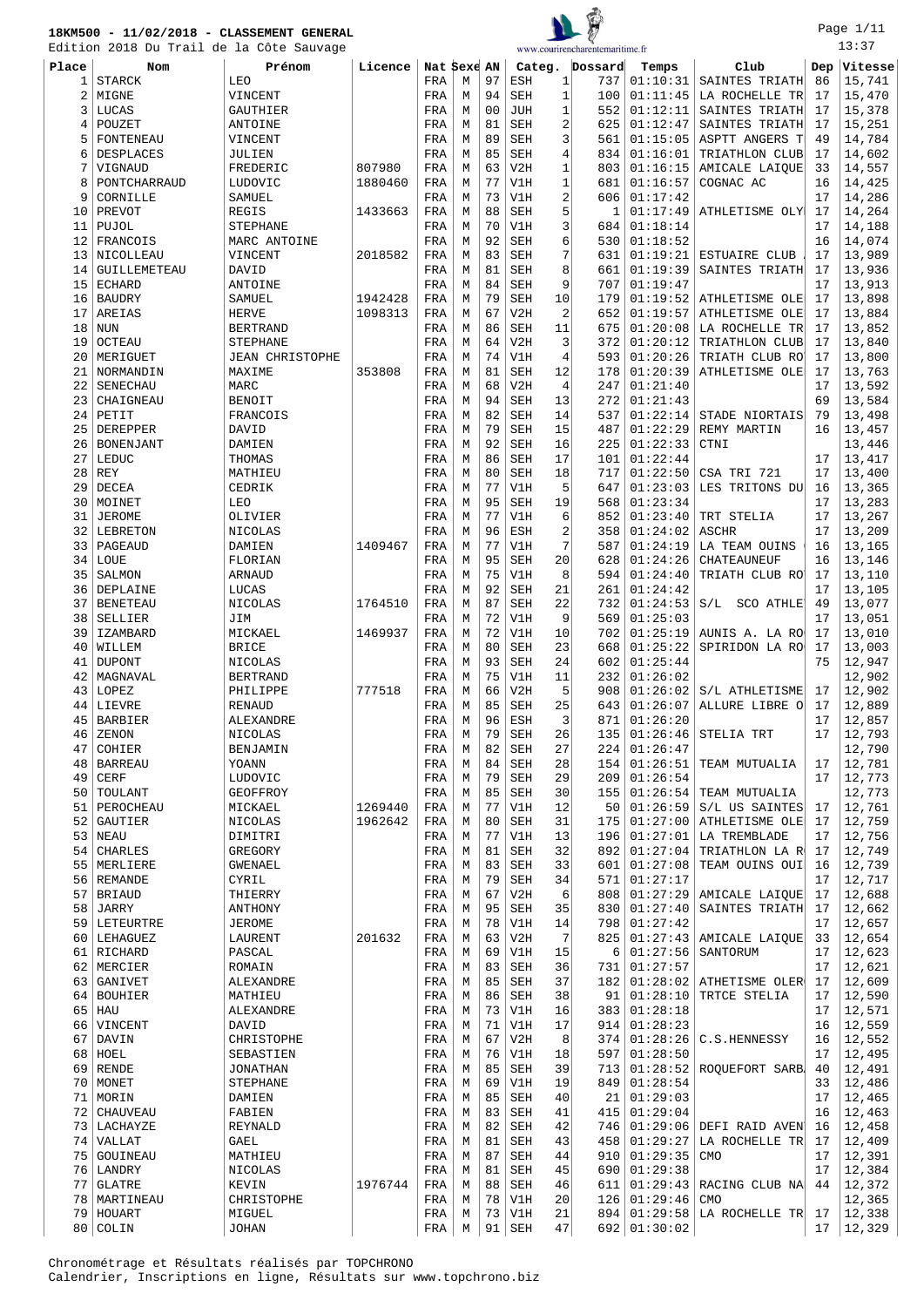Page 2/11

|           | Edition 2018 Du Trail de la Côte Sauvage |                      |         |             |         |    |            |                |         |                      |                           |     | 13:37   |
|-----------|------------------------------------------|----------------------|---------|-------------|---------|----|------------|----------------|---------|----------------------|---------------------------|-----|---------|
| Place Nom |                                          | Prénom               | Licence | Nat Sexe AN |         |    | Categ.     |                | Þossard | Temps                | Club                      | Dep | Vitesse |
| 81        | RENOU                                    | DAVID                |         | FRA         | М       | 72 | V1H        | 22             | 689     | 01:30:03             | NOF*CK*NGFEDE             | 17  | 12,326  |
| 82        | CORSANGE                                 | KEVIN                |         | FRA         | М       | 86 | <b>SEH</b> | 48             | 464     | 01:30:06             |                           | 60  | 12,320  |
| 83        | ROUX                                     | MICHAEL              |         | FRA         | M       | 79 | <b>SEH</b> | 49             | 660     | 01:30:13             | NEVERS TRIATHL            | 58  | 12,304  |
|           |                                          |                      |         |             |         | 73 |            |                |         |                      |                           |     |         |
| 84        | BETEAU                                   | SEBASTIEN            |         | FRA         | М       |    | V1H        | 23             | 15      | 01:30:16             |                           | 17  | 12,297  |
| 85        | THEBAULT                                 | <b>STEPHANE</b>      |         | FRA         | М       | 73 | V1H        | 24             | 244     | 01:30:18             |                           | 35  | 12,292  |
| 86        | <b>BONNIN</b>                            | LORRIS               |         | FRA         | М       | 94 | <b>SEH</b> | 50             | 886     | 01:30:19             | ENDURANCE SHOP            | 17  | 12,290  |
| 87        | LARGEAU                                  | THIERRY              |         | FRA         | М       | 69 | V1H        | 25             | 423     | 01:30:22             |                           | 17  | 12,283  |
| 88        | JEROME                                   | ROBIC                |         | FRA         | М       | 75 | V1H        | 26             | 413     | 01:30:23             | ROCHEFORT TRIA            | 17  | 12,281  |
| 89        | <b>BERGERON</b>                          | ETIENNE              |         | FRA         | М       | 86 | <b>SEH</b> | 51             | 573     | 01:30:26             |                           | 17  | 12,274  |
| 90        | CARRE                                    | JULIEN               |         | FRA         | М       | 76 | V1H        | 27             | 34      | 01:30:52             | VIVONNE LOISIR            | 86  | 12,216  |
| 91        | REGONDEAU                                | LAURENT              |         | FRA         | M       | 69 | V1H        | 28             | 200     | 01:31:12             |                           |     | 12,171  |
| 92        | GASCOIN                                  | STEPHANE             | 1867266 | FRA         | M       | 71 | V1H        | 29             | 900     | 01:31:15             | VO2 BESSINES              | 79  | 12,164  |
| 93        | PEREIRA                                  | DAVID                | 1918004 | FRA         | М       | 78 | V1H        | 30             | 317     | 01:31:15             | VO2 BESSINES              | 79  | 12,164  |
| 94        | MONGRUEL                                 | SEBASTIEN            |         | FRA         | М       | 80 | <b>SEH</b> | 52             | 176     | 01:31:19             | ATHETISME OLER            | 17  | 12,156  |
| 95        | FREMONT                                  | LAURENT              | 1661142 | FRA         | М       | 69 | V1H        | 31             | 140     | 01:31:22             | S/L ATHLETISME            | 17  | 12,149  |
| 96        | GATARD                                   | ELODIE               | 1642357 | FRA         | F       | 84 | <b>SEF</b> | $\mathbf{1}$   | 379     | 01:31:29             | S/L ABV LES H             | 85  | 12,133  |
| 97        | DUPUIS                                   | <b>GWENAEL</b>       |         | FRA         | М       | 75 | V1H        | 32             | 268     | 01:31:31             |                           | 17  | 12,129  |
| 98        | <b>DESFEUX</b>                           | PETER                |         | FRA         | М       | 89 | <b>SEH</b> | 53             | 515     | 01:31:38             |                           | 16  | 12,113  |
| 99        | PROUET                                   | RAPHAEL              |         | FRA         | M       | 82 | <b>SEH</b> | 54             | 202     | 01:31:45             |                           | 17  | 12,098  |
| 100       | RINDER                                   | <b>STEPHANE</b>      |         | FRA         | М       | 63 | V2H        | 9              | 516     | 01:32:02             |                           | 17  | 12,061  |
| 101       | <b>BERMOUL</b>                           | JEAN MARC            |         | FRA         | М       | 66 | V2H        | 10             | 498     | 01:32:25             | ROCHEFORT TRIA            | 17  | 12,011  |
| 102       | <b>GUYOT</b>                             | <b>BENOIT</b>        |         | FRA         | М       | 71 | V1H        | 33             | 263     | 01:32:36             |                           | 17  | 11,987  |
| 103       | VETOIS                                   | JEREMY               | 1983262 | FRA         | М       | 82 | <b>SEH</b> | 55             | 63      | 01:32:40             | S/L ATHLETISME            | 17  | 11,978  |
| 104       |                                          | <b>JEAN MICHEL</b>   |         |             |         | 72 |            | 34             | 589     | 01:32:44             |                           | 17  | 11,970  |
|           | CHAIGNAUD<br>105   MARTIN                |                      |         | FRA         | М       |    | V1H        |                |         |                      |                           |     |         |
|           |                                          | MICKAEL              |         | FRA         | М       | 76 | V1H        | 35             | 842     | 01:32:49             |                           | 17  | 11,959  |
| 106       | ARNOULT                                  | ULRICH               |         | FRA         | М       | 77 | V1H        | 36             | 108     | 01:32:53             | THIONNET                  |     | 11,950  |
| 107       | <b>DECELAS</b>                           | ALEXANDRE            |         | FRA         | M       | 85 | <b>SEH</b> | 56             | 86      | 01:32:55             |                           | 17  | 11,946  |
| 108       | VIGNEAUD                                 | CHRISTOPHE           | 1916013 | FRA         | M       | 76 | V1H        | 37             | 396     | 01:32:58             | AC ST PALAIS              | 17  | 11,940  |
| 109       | <b>DUPONT</b>                            | ANTOINE              |         | FRA         | М       | 96 | <b>ESH</b> | $\overline{4}$ | 576     | 01:33:01             |                           | 33  | 11,933  |
| 110       | ARIOLI                                   | FABRICE              |         | FRA         | М       | 71 | V1H        | 38             | 20      | 01:33:06             |                           | 17  | 11,923  |
| 111       | SABOURIN                                 | OLIVIER              |         | FRA         | М       | 79 | <b>SEH</b> | 57             | 277     | 01:33:10             | VTT GAURIAC               | 33  | 11,914  |
|           | 112 REUTENAUER                           | ERIC                 |         | FRA         | М       | 69 | V1H        | 39             | 298     | 01:33:11             | TEAM SKOLL                | 33  | 11,912  |
| 113       | BRISSON                                  | CLEMENT              |         | FRA         | М       | 89 | SEH        | 58             | 394     | 01:33:18             |                           | 17  | 11,897  |
|           | 114 RABOUILLE                            | YVES                 |         | FRA         | М       | 71 | V1H        | 40             | 55      | 01:33:21             |                           | 17  | 11,891  |
| 115       | GUYON                                    | FRANCOIS             |         | FRA         | М       | 73 | V1H        | 41             | 482     | 01:33:22             | NIEUL AIR PUR             | 17  | 11,889  |
|           | $116$ LEGER                              | JEAN MICHEL          | 478765  | FRA         | M       | 61 | V2H        | 11             | 454     | 01:33:29             | <b>ESTUAIRE CLUB</b>      | 17  | 11,874  |
| 117       | ROBERT                                   | FRANK                |         | FRA         | M       | 65 | V2H        | 12             | 720     | 01:33:31             | TRIATH CLUB RO            | 17  | 11,870  |
|           | 118   LAURENT                            | JONATHAN             |         | FRA         | М       | 81 | <b>SEH</b> | 59             | 475     | 01:33:31             |                           | 17  | 11,870  |
| 119       | CHEVAL                                   | <b>GILLES</b>        |         | FRA         | М       | 82 | <b>SEH</b> | 60             | 538     | 01:33:39             |                           | 17  | 11,853  |
| 120       | <b>CHEVREUX</b>                          | <b>JONATHAN</b>      |         | FRA         | М       | 93 | SEH        | 61             | 517     | 01:33:40             |                           | 17  | 11,851  |
| 121       | DESMOTTES                                | <b>AURELIE</b>       | 1835331 | FRA         | F       | 85 | SEF        | $\overline{2}$ | 863     | 01:33:41             | US AIGREFEUILL            | 17  | 11,848  |
| 122       | X                                        | Χ                    |         | FRA         | М       | 83 | <b>SEH</b> | 62             | 62      | 01:33:42             | SERIAL AZIMUT             | 33  | 11,846  |
| 123       | <b>JOSSEAU</b>                           | PETER                |         | FRA         | М       | 82 | <b>SEH</b> | 63             | 93      | 01:33:42             | TRTCE STELIA              | 17  | 11,846  |
|           | $124$ LE DREAU                           | <b>JEROME</b>        |         | FRA         | М       | 87 | <b>SEH</b> | 64             | 553     | 01:33:45             |                           | 29  | 11,840  |
|           | $125$ JOLLY                              | OLIVIER              |         | FRA         | М       | 69 | V1H        | 42             | 149     | 01:33:46             |                           |     | 11,838  |
|           | 126 ROBIN                                | OLIVIER              |         | FRA         | М       | 86 | <b>SEH</b> | 65             | 559     | 01:33:47             |                           | 17  | 11.836  |
| 127       | <b>BODNARCHUK</b>                        | MAKSYM               |         | FRA         | М       | 90 | SEH        | 66             | 382     | 01:33:49             | TRIBOTEAM                 | 17  | 11,832  |
|           | 128 BOBIER                               | CYRIL                |         | FRA         | М       | 72 | V1H        | 43             | 440     | 01:33:52             | LA ROCHELLE TR            | 17  | 11,825  |
|           | $129$ FRADET                             | FREDERIC             |         | FRA         | М       | 74 | V1H        | 44             | 425     | 01:33:58             |                           | 79  | 11,813  |
|           | $130$ GUERRY                             | VERONIQUE            | 1973562 | FRA         | $\rm F$ | 73 | V1F        | $\mathbf{1}$   | 304     |                      | $01:34:14$ ASPTT LA ROCHE | 17  | 11,779  |
|           | 131 ANDRIEU                              | XAVIER               |         | FRA         | М       | 76 | V1H        | 45             | 486     | 01:34:18             |                           | 17  | 11,771  |
| 132       | COMBES                                   | SEBASTIEN            |         | FRA         | М       | 77 | V1H        | 46             | 874     | 01:34:21             |                           | 16  | 11,765  |
|           | 133 POYVRE                               |                      |         |             |         | 77 |            | 47             |         |                      |                           | 85  | 11,729  |
|           |                                          | RICHARD              |         | FRA         | М       |    | V1H        |                | 781     | 01:34:38             |                           |     |         |
|           | 134   BIENVENU                           | ERIC                 |         | FRA         | М       | 62 | V2H        | 13             | 672     | 01:34:43             |                           | 79  | 11,719  |
|           | 135 PASTRE                               | FREDERIC             |         | FRA         | М       | 73 | V1H        | 48             | 172     | 01:34:44             | SUPER U ARVERT            | 17  | 11,717  |
|           | $136$ TERNY                              | VINCENT              |         | FRA         | М       | 73 | V1H        | 49             | 294     | 01:34:48             |                           | 17  | 11,709  |
|           | 137 RICHARD                              | CEDRIC               |         | FRA         | M       | 85 | SEH        | 67             | 579     | 01:34:51             | CS HENNESSY               | 16  | 11,703  |
|           | 138   MAUDET                             | MARION               |         | FRA         | F       | 87 | SEF        | 3              | 295     | 01:34:52             |                           | 85  | 11,701  |
|           | 139   HASNAOUI                           | AMIR                 | 1509694 | FRA         | М       | 80 | SEH        | 68             | 436     | 01:34:52             | US AIGREFEUILL            | 17  | 11,701  |
| 140       | SAUVIGNON                                | LAURENT              |         | FRA         | М       | 70 | V1H        | 50             | 763     | 01:34:55             |                           | 17  | 11,694  |
| 141       | QUELLIER                                 | MARGOT               |         | FRA         | F       | 95 | <b>SEF</b> | $\overline{4}$ | 371     | 01:34:58             |                           | 26  | 11,688  |
|           | $142$ ARRAMY                             | LAURENT              |         | FRA         | М       | 71 | V1H        | 51             | 698     | 01:35:01             | TEAM OUINS OUI            | 16  | 11,682  |
|           | 143 VALLON                               | DAVID                |         | FRA         | М       | 71 | V1H        | 52             | 603     | 01:35:02             | TEAM OUINS OUI            | 16  | 11,680  |
| 144       | PERLADE                                  | <b>JEAN PHILIPPE</b> |         | FRA         | М       | 79 | <b>SEH</b> | 69             | 125     | 01:35:22             |                           | 17  | 11,639  |
|           | 145   DELOMME                            | MAGALI               | 1683929 | FRA         | F       | 84 | SEF        | 5              | 850     | 01:35:24             | JARNAC ATHLETI            | 16  | 11,635  |
|           | 146 LANOUE                               | GREGORY              |         | FRA         | М       | 76 | V1H        | 53             | 213     | 01:35:25             |                           | 17  | 11,633  |
|           | $147$ BETIN                              | STEPHANE             |         | FRA         | М       | 73 | V1H        | 54             | 551     | 01:35:28             |                           | 17  | 11,627  |
|           | 148 VILOTTE                              | LAETITIA             |         | FRA         | $\rm F$ | 73 | V1F        | 2              | 891     | 01:35:28             |                           | 16  | 11,627  |
| 149       | <b>BERTRY</b>                            | DAVID                |         | FRA         | М       | 71 | V1H        | 55             | 700     | 01:35:31             | TEAM OUINS OUI            | 17  | 11,621  |
|           | 150 VIVIER                               | PIERRE               |         | FRA         | М       | 89 | SEH        | 70             | 607     | 01:35:35             |                           | 17  | 11,613  |
| 151       | <b>BRUNET</b>                            | BAPTISTE             |         | FRA         | М       | 99 | JUH        | 2              | 339     | 01:35:37             |                           | 44  | 11,609  |
| 152       | GIRAUD                                   | SAMUEL               |         | FRA         | М       | 77 | V1H        | 56             | 902     | 01:35:46             | RAPIDS DE LA B            | 16  | 11,591  |
| 153       | SEBASTIEN                                | DELBREIL             |         | FRA         | М       | 85 | SEH        | 71             | 354     | 01:35:49             | DEFI OUTDOOR              | 17  | 11,585  |
|           | 154 GABORIT                              | CEDRIC               |         | FRA         | М       | 75 | V1H        | 57             | 471     | 01:35:50             | TEAM OUINS OUI            | 16  | 11,583  |
|           | 155   CLAVELAUD                          | MATHIEU              |         | FRA         | М       | 00 | JUH        | 3              | 745     | 01:36:05             |                           | 16  | 11,552  |
|           | 156 AUDOUIN                              | <b>BRUNO</b>         |         | FRA         | М       | 63 | V2H        | 14             | 872     | 01:36:15             |                           | 17  | 11,532  |
|           | 157 LEITE DA SILVA                       | RICARDO              |         | FRA         | М       | 84 | SEH        | 72             | 582     | $01:36:33$   MARTELL |                           | 16  | 11,497  |
| 158       | <b>BRANDY</b>                            | PATRICK              |         | FRA         | M       | 68 | V2H        | 15             | 406     | 01:36:36             |                           | 16  | 11,491  |
|           | 159   AUTRUSSEAU                         | <b>JEAN BAPTISTE</b> |         | FRA         | М       | 88 | SEH        | 73             | 897     |                      | $01:36:37$ LES TRITONS DU | 16  | 11,489  |
|           | $160$ BIBARD                             | YAN                  |         | FRA         | М       | 74 | V1H        | 58             |         | 703   01:36:37       |                           | 17  | 11,489  |
|           |                                          |                      |         |             |         |    |            |                |         |                      |                           |     |         |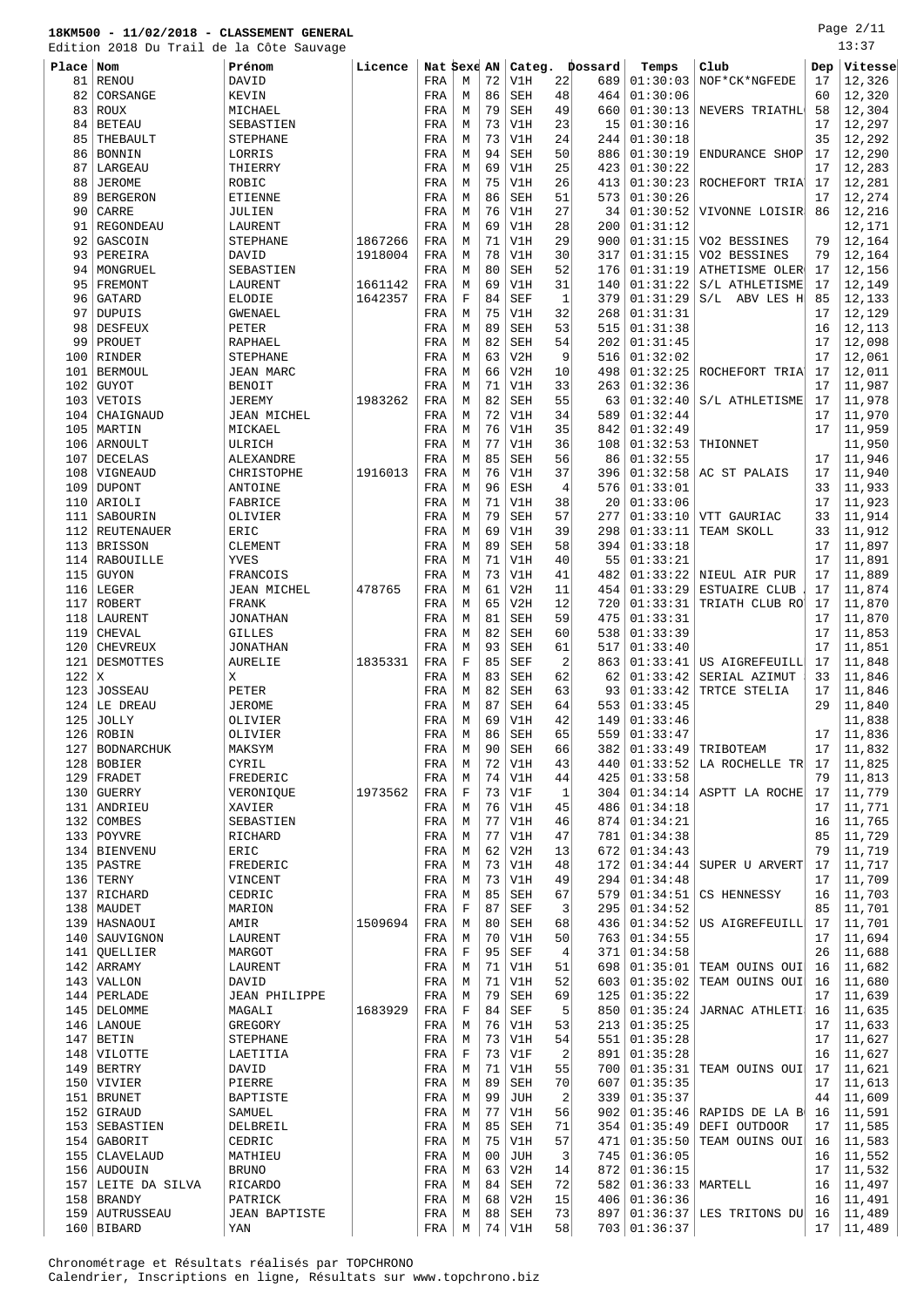#### **18KM500 - 11/02/2018 - CLASSEMENT GENERAL** Edition 2018 Du Trail de la Côte Sauvage

 SIX ISABELLE FRA F 72 V1F 5 617 01:40:54 17 11,001 239 LESPAGNOL SEBASTIEN | FRA M 78 V1H 85 585 01:40:56 SAINTES TRIATH 17 10,997 240 DAGUER MAXIME REA MERA M 87 SEH 105 525 01:40:58 17 10,994

Chronométrage et Résultats réalisés par TOPCHRONO Calendrier, Inscriptions en ligne, Résultats sur www.topchrono.biz

| ப்பட்ட⊥   |                   | zulu bu ilali uc la cole Sauvage |         |             |             |    |            |                |                |                     |                           |     |         |
|-----------|-------------------|----------------------------------|---------|-------------|-------------|----|------------|----------------|----------------|---------------------|---------------------------|-----|---------|
| Place Nom |                   | Prénom                           | Licence | Nat Sexe AN |             |    |            |                | Categ. Dossard | Temps               | Club                      | Dep | Vitesse |
| 161       | <b>BILL</b>       | <b>JEREMY</b>                    |         | FRA         | M           | 62 | V2H        | 16             | 640            | 01:36:46            |                           | 17  | 11,471  |
|           | 162 BOURDIN       | WILLIAM                          |         | FRA         | М           | 70 | V1H        | 59             | 291            | 01:36:48            |                           | 17  | 11,467  |
| 163       | OURRED            | MEHDI                            |         | FRA         | М           | 90 | <b>SEH</b> | 74             | 123            | 01:36:50            |                           | 16  | 11,463  |
| 164       | <b>BOUWMAN</b>    | THIERRY                          |         | FRA         | М           | 81 | <b>SEH</b> | 75             | 638            | 01:36:52            |                           | 17  | 11,459  |
| 165       | GOUIONNET         | RODRIGUE                         |         | FRA         | М           | 81 | <b>SEH</b> | 76             | 912            | 01:36:53            |                           | 17  | 11,457  |
| 166       | LABORDE           | FREDERIC                         |         | FRA         | М           | 76 | V1H        | 60             | 42             | 01:37:02            |                           | 17  | 11,439  |
| 167       | MEUSNIER          | XAVIER                           |         | FRA         | М           | 77 | V1H        | 61             | 514            | 01:37:06            |                           | 17  | 11,432  |
|           |                   |                                  |         |             |             | 77 | V1H        | 62             |                | 01:37:14            |                           | 17  |         |
| 168       | TRAQUET           | NICOLAS                          |         | FRA         | М           |    |            |                | 136            |                     | STELIA TRT                |     | 11,416  |
| 169       | <b>GUERIN</b>     | PATRICE                          |         | FRA         | М           | 71 | V1H        | 63             | 524            | 01:37:15            | LA ROCHELLE TR            | 17  | 11,414  |
| 170       | <b>BARTHES</b>    | DAVID                            |         | FRA         | М           | 77 | V1H        | 64             | 255            | 01:37:17            | TEAM VP17                 | 17  | 11,410  |
| 171       | <b>BARBIER</b>    | ERIC                             |         | FRA         | М           | 68 | V2H        | 17             | 400            | 01:37:19            |                           | 16  | 11,406  |
| 172       | PROTON            | <b>JEROME</b>                    |         | FRA         | М           | 72 | V1H        | 65             | 141            | 01:37:21            | LA ROCHELLE TR            | 17  | 11,402  |
| 173       | DELHOUMEAU        | PHILIPPE                         |         | FRA         | M           | 59 | V2H        | 18             | 637            | 01:37:22            | 17 SOUPAPES               | 17  | 11,400  |
| 174       | <b>BOUTON</b>     | JULIEN                           |         | FRA         | М           | 80 | <b>SEH</b> | 77             | 751            | 01:37:36            |                           | 17  | 11,373  |
| 175       | FAYED             | SIMON                            |         | FRA         | М           | 95 | <b>SEH</b> | 78             | 768            | 01:37:40            |                           | 17  | 11,365  |
| 176       | MENARD            | ARMAND                           |         | FRA         | М           | 91 | <b>SEH</b> | 79             | 286            | 01:37:43            |                           | 33  | 11,359  |
| 177       | <b>AUBURTIN</b>   | CEDRIC                           |         | FRA         | М           | 87 | <b>SEH</b> | 80             | 555            | 01:37:44            |                           | 17  | 11,357  |
| 178       | SELOSSE           | ANNE                             |         | FRA         | $\mathbf F$ | 63 | V2F        | $\mathbf{1}$   | 84             | 01:37:46            | LEA NATURE                | 17  | 11,354  |
|           |                   |                                  |         |             |             | 73 | V1H        | 66             |                | 01:37:47            |                           | 17  | 11,352  |
| 179       | OUEYROI           | LAURENT                          |         | FRA         | М           |    |            |                | 728            |                     | SAGC ORIENTATI            |     |         |
| 180       | CAMBEFORT         | <b>ANTOINE</b>                   |         | FRA         | М           | 82 | <b>SEH</b> | 81             | 754            | 01:37:51            |                           | 16  | 11,344  |
| 181       | GILBERTO          | FRANCOIS                         |         | FRA         | М           | 81 | <b>SEH</b> | 82             | 30             | 01:37:53            |                           | 17  | 11,340  |
| 182       | POCHON            | FREDERIC                         |         | FRA         | М           | 76 | V1H        | 67             | 687            | 01:37:54            |                           | 17  | 11,338  |
| 183       | VIE               | THIERRY                          |         | FRA         | М           | 57 | V3H        | $\mathbf{1}$   | 204            | 01:37:59            | LOURDES TRIATH            | 17  | 11,328  |
| 184       | PAPON             | LIONEL                           |         | FRA         | M           | 77 | V1H        | 68             | 385            | 01:38:03            | VIVONNE LOISIR            | 86  | 11,321  |
| 185       | <b>EBERWEIN</b>   | KAROLINE                         |         | FRA         | $\mathbf F$ | 81 | <b>SEF</b> | 6              | 791            | 01:38:14            |                           | 17  | 11,300  |
| 186       | COMIN             | CHRISTIAN                        |         | FRA         | М           | 82 | <b>SEH</b> | 83             | 191            | 01:38:19            | LA TREMBLADE              | 17  | 11,290  |
| 187       | <b>LUX</b>        | <b>JEROME</b>                    |         | FRA         | М           | 78 | V1H        | 69             | 544            | 01:38:30            |                           | 17  | 11,269  |
| 188       | <b>BERNARDEAU</b> | VINCENT                          |         | FRA         | М           | 85 | SEH        | 84             | 875            | 01:38:39            |                           | 16  | 11,252  |
| 189       | MORIN             | <b>BENOIT</b>                    |         | FRA         | М           | 78 | V1H        | 70             | 151            | 01:38:47            |                           | 17  | 11,237  |
| 190       | VEILLON           | LUDOVIC                          |         | FRA         | М           | 76 | V1H        | 71             | 639            | 01:38:50            |                           | 17  | 11,231  |
|           | <b>BRUNI</b>      |                                  |         |             | F           | 78 | V1F        | 3              |                |                     |                           | 17  | 11,222  |
| 191       |                   | LUCIE                            |         | FRA         |             |    |            |                | 118            | 01:38:55            | SAINTES TRIATH            |     |         |
| 192       | <b>DUPAS</b>      | CELINE                           |         | FRA         | F           | 75 | V1F        | $\overline{4}$ | 427            | 01:38:56            |                           | 17  | 11,220  |
| 193       | <b>FAURE</b>      | BENJAMIN                         |         | FRA         | М           | 82 | <b>SEH</b> | 85             | 729            | 01:38:57            | BRAQUET SAINTO            | 17  | 11,218  |
| 194       | <b>DUPONT</b>     | <b>JEROME</b>                    |         | FRA         | M           | 81 | <b>SEH</b> | 86             | 797            | 01:38:58            |                           | 79  | 11,216  |
| 195       | <b>BOTTON</b>     | QUENTIN                          |         | FRA         | М           | 93 | <b>SEH</b> | 87             | 862            | 01:39:04            |                           | 33  | 11,205  |
| 196       | VALLAT            | GAUTHIER                         |         | FRA         | М           | 89 | <b>SEH</b> | 88             | 816            | 01:39:13            |                           | 33  | 11,188  |
| 197       | LOUIS             | THIERRY                          |         | FRA         | М           | 70 | V1H        | 72             | 783            | 01:39:13            |                           | 17  | 11,188  |
| 198       | <b>BRIAND</b>     | ARNAUD                           |         | FRA         | М           | 93 | <b>SEH</b> | 89             | 228            | 01:39:20            |                           |     | 11,174  |
| 199       | <b>BELEAU</b>     | <b>BERTRAND</b>                  |         | FRA         | М           | 83 | <b>SEH</b> | 90             | 324            | 01:39:22            |                           | 17  | 11,171  |
| 200       | LECOQ             | WILLIAM                          |         | FRA         | М           | 71 | V1H        | 73             | 545            | 01:39:23            | LA ROCHELLE TR            | 17  | 11,169  |
| 201       | LOUBEAU           | FLORIAN                          |         | FRA         | М           | 91 | <b>SEH</b> | 91             | 109            | 01:39:24            | <b>LA TREMBLADE</b>       | 17  | 11,167  |
| 202       | <b>DANIEZ</b>     | <b>BENOIT</b>                    |         | FRA         | М           | 79 | <b>SEH</b> | 92             | 903            | 01:39:25            | TRIATH CLUB RO            | 17  | 11,165  |
|           | 203 BOURDIN       |                                  |         |             | М           | 88 | <b>SEH</b> | 93             | 572            | 01:39:25            |                           | 17  | 11,165  |
|           |                   | MARIUS                           |         | FRA         |             |    |            |                |                |                     |                           |     |         |
| 204       | AURIAC            | SEBASTIEN                        |         | FRA         | М           | 89 | SEH        | 94             | 265            | 01:39:26            |                           | 17  | 11,163  |
| 205       | MADIOU            | CHRISTOPHE                       |         | FRA         | М           | 82 | <b>SEH</b> | 95             | 645            | 01:39:31            |                           | 17  | 11,154  |
|           | 206 MADIOT        | MICHEL                           |         | FRA         | М           | 60 | V2H        | 19             | 596            | 01:39:32            |                           | 17  | 11,152  |
| 207       | PONTVIANNE        | MICHEL                           | 1974737 | FRA         | М           | 60 | V2H        | 20             | 392            | 01:39:32            | GROUPEMENT ATH            | 17  | 11,152  |
|           | 208   FLAMAND     | PASCAL                           | 1720559 | FRA         | М           | 62 | V2H        | 21             | 527            | 01:39:34            | VAL D EUROPE A            | 77  | 11,148  |
|           | 209 BARBIER       | LAURE                            |         | FRA         | F           | 90 | <b>SEF</b> | 7              | 301            | 01:39:35            |                           | 16  | 11,146  |
|           | $210$ DEGEN       | GUILLAUME                        |         | FRA         | М           | 91 | <b>SEH</b> | 96             | 488            | 01:39:36            |                           | 86  | 11,145  |
|           | 211 LEDUOUE       | CEDRICK                          |         | FRA         | М           | 78 | V1H        | 74             | 380            | 01:39:40            | <b>AVENTURES RUNN</b>     | 16  | 11,137  |
|           | $212$ CARLO       | FABIEN                           |         | FRA         | М           | 86 | SEH        | 97             | 688            | 01:39:43            | ACE                       | 79  | 11,132  |
|           | 213 NICOLLEAU     | JEAN LUC                         |         | FRA         | М           | 53 | V3H        | $\overline{2}$ | 474            | 01:39:45            | TRIATHLON CLUB            | 17  | 11,128  |
|           | 214   GAILLARD    | ALEXIS                           |         | FRA         | М           | 91 | <b>SEH</b> | 98             | 506            | 01:39:52            |                           | 17  | 11,115  |
|           | $215$ BERCE       | FREDERIC                         |         | FRA         | М           | 68 | V2H        | 22             | 904            | 01:39:53            |                           | 79  | 11,113  |
|           |                   |                                  |         |             |             |    |            |                |                |                     |                           |     |         |
|           | 216   GAILLARDON  | VINCENT                          |         | FRA         | М           | 87 | SEH        | 99             | 733            | 01:39:55            |                           | 17  | 11,109  |
|           | 217   AUGRAUD     | FABRICE                          |         | FRA         | М           | 68 | V2H        | 23             | 22             | 01:39:57            | TRIATHLON CLUB            | 17  | 11,106  |
|           | 218   CHAUVEAU    | JULIEN                           |         | FRA         | М           | 79 | <b>SEH</b> | 100            | 199            | 01:39:58            |                           | 17  | 11,104  |
|           | $219$ GUEDEAU     | GREGORY                          |         | FRA         | М           | 80 | <b>SEH</b> | 101            | 336            | 01:39:59            |                           | 17  | 11,102  |
|           | $220$ LEDRU       | OLIVIER                          |         | FRA         | М           | 72 | V1H        | 75             | 824            | 01:39:59            | AS ROTO SPORTS            | 41  | 11,102  |
|           | $221$ PAVIE       | SYLVAIN                          | 1934713 | FRA         | М           | 78 | V1H        | 76             | 599            |                     | $01:40:05$ ATHLETISME OLY | 17  | 11,091  |
|           | 222 BENOIST       | <b>HUGUES</b>                    |         | FRA         | М           | 69 | V1H        | 77             | 69             | 01:40:05            | COURIR EN PAYS            | 17  | 11,091  |
|           | 223 RIPAUD        | JACKY                            |         | FRA         | М           | 62 | V2H        | 24             | 96             | 01:40:07            |                           | 17  | 11,087  |
|           | 224 RAVENEL       | THIERRY                          |         | FRA         | М           | 64 | V2H        | 25             | 258            | 01:40:10            |                           | 17  | 11,082  |
|           | $225$ DAVID       | MEDERIC                          |         | FRA         | М           | 00 | JUH        | $\overline{4}$ | 105            | 01:40:10            | THIONNET                  |     | 11,082  |
|           | $226$ PACAUD      | MICHAEL                          |         | FRA         | М           | 72 | V1H        | 78             | 626            | 01:40:16            |                           | 17  | 11,070  |
| 227       | <b>BOUILLAUD</b>  |                                  |         |             | М           | 70 | V1H        | 79             | 819            | 01:40:19            |                           | 85  | 11,065  |
|           |                   | THIERRY                          |         | FRA         |             |    |            |                |                |                     |                           |     |         |
|           | 228 MUNOS         | PIERRE                           |         | FRA         | М           | 87 | SEH        | 102            | 526            | 01:40:19            |                           | 17  | 11,065  |
|           | 229   CANGARDEL   | <b>JEROME</b>                    |         | FRA         | М           | 77 | V1H        | 80             | 388            | 01:40:22            |                           | 17  | 11,059  |
|           | $230$ FORLOT      | LUDOVIC                          |         | FRA         | М           | 76 | V1H        | 81             | 509            | 01:40:24            |                           | 16  | 11,056  |
|           | 231 METIVIER      | CHRISTOPHE                       |         | FRA         | M           | 69 | V1H        | 82             | 767            | 01:40:29            |                           | 17  | 11,047  |
|           | 232 LAMARQUE      | GUILLAUME                        |         | FRA         | М           | 85 | <b>SEH</b> | 103            | 674            |                     | $01:40:37$ ROQUEFORT SARB | 40  | 11,032  |
|           | 233 LEFEVRE       | EMMANUEL                         |         | FRA         | М           | 76 | V1H        | 83             | 497            | 01:40:38            |                           | 60  | 11,030  |
|           | $234$ GERMES      | <b>BORIS</b>                     |         | FRA         | М           | 68 | V2H        | 26             | 248            | 01:40:41            |                           | 17  | 11,025  |
|           | 235 FOUGERAS      | JEAN LUC                         |         | FRA         | М           | 60 | V2H        | 27             | 138            | 01:40:43            |                           | 17  | 11,021  |
|           | 236 JUSTON        | FABIEN                           |         | FRA         | М           | 71 | V1H        | 84             | 90             | 01:40:49            | TRTCE STELIA              |     | 11,010  |
|           | 237 CHAUVINEAU    | <b>JORDANE</b>                   |         | FRA         | М           | 86 | SEH        | 104            |                | $445 \mid 01:40:53$ |                           | 17  | 11,003  |

Page 3/11

 $13:37$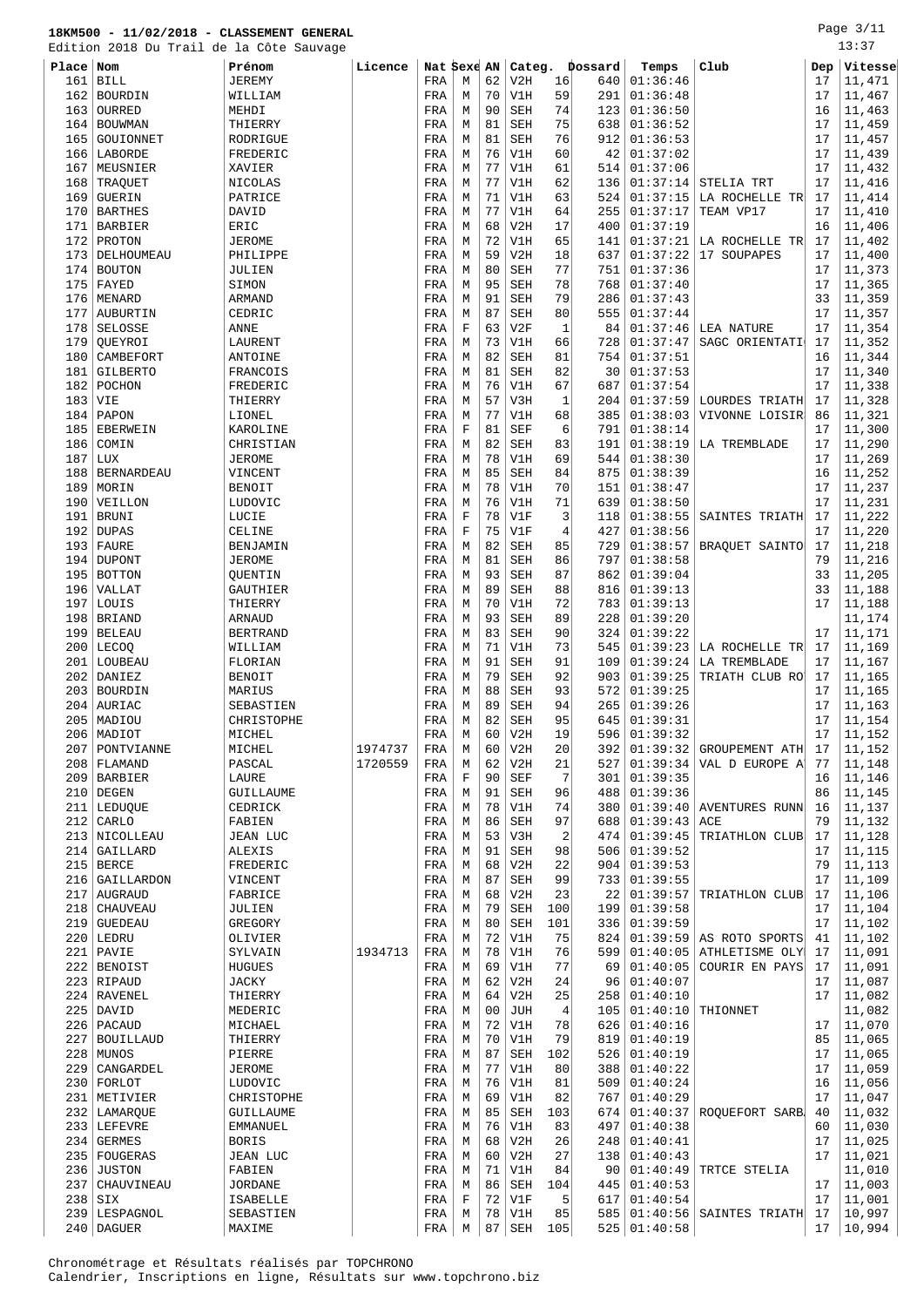Edition 2018 Du Trail de la Côte Sauvage

Page 4/11 13:37

| ru⊥u      |                    | zulo Du Irali de la Cote Sauvage |         |             |             |    |            |                |         |          |                             |     |         |
|-----------|--------------------|----------------------------------|---------|-------------|-------------|----|------------|----------------|---------|----------|-----------------------------|-----|---------|
| Place Nom |                    | Prénom                           | Licence | Nat Sexe AN |             |    | Categ.     |                | Dossard | Temps    | Club                        | Dep | Vitesse |
| 241       | PITON              | <b>BERTRAND</b>                  |         | FRA         | M           | 70 | V1H        | 86             | 117     | 01:41:00 |                             |     | 10,990  |
|           |                    |                                  |         |             |             |    |            |                |         |          |                             |     |         |
|           | $242$ ROY          | CATHERINE                        |         | FRA         | F           | 66 | V2F        | $\overline{c}$ | 299     | 01:41:05 |                             | 79  | 10,981  |
|           | 243 MORICE         | PATRICK                          |         | FRA         | М           | 59 | V2H        | 28             | 147     | 01:41:05 |                             | 17  | 10,981  |
| 244       | VILLARD            | FRANCIS                          |         | FRA         | М           | 55 | V3H        | 3              | 369     | 01:41:10 |                             | 16  | 10,972  |
| 245       | GIRARD             | <b>YVES</b>                      | 2017990 | FRA         | M           | 69 | V1H        | 87             | 230     | 01:41:17 | LES ANONYMES D'             |     | 10,959  |
| 246       | GARNIER            | THIERRY                          |         |             | M           | 71 | V1H        | 88             | 629     | 01:41:20 | TEAM OUINS OUI              | 17  | 10,954  |
|           |                    |                                  |         | FRA         |             |    |            |                |         |          |                             |     |         |
| 247       | BERNARD VILLAIN    | SYLVIE                           |         | FRA         | $\mathbf F$ | 63 | V2F        | 3              | 860     | 01:41:27 |                             | 17  | 10,941  |
| 248       | <b>BERNARD</b>     | LAURENT                          |         | FRA         | М           | 65 | V2H        | 29             | 430     | 01:41:32 |                             | 16  | 10,932  |
| 249       | VERGNE             | <b>ISABELLE</b>                  | 677680  | FRA         | $\mathbf F$ | 63 | V2F        | $\overline{4}$ | 409     | 01:41:33 | <b>GRAND ANGOULEM</b>       | 16  | 10,931  |
| 250       | FENIOU             | <b>GERALD</b>                    | 554863  | FRA         | M           | 67 | V2H        | 30             | 428     | 01:41:33 | GRAND ANGOULEM              | 16  | 10,931  |
|           |                    |                                  |         |             |             |    |            |                |         |          |                             |     |         |
| 251       | <b>AUTRET</b>      | RICHARD                          |         | FRA         | M           | 75 | V1H        | 89             | 103     | 01:41:38 |                             |     | 10,922  |
|           | $252$ FAURE        | LAURENT                          |         | FRA         | М           | 73 | V1H        | 90             | 598     | 01:41:41 | ROCHEFORT TRIA              | 17  | 10,916  |
|           | 253   LEBEAU       | SYLVAIN                          |         | FRA         | М           | 86 | <b>SEH</b> | 106            | 337     | 01:41:46 |                             | 17  | 10,907  |
|           |                    |                                  |         |             | $\mathbf F$ | 85 | <b>SEF</b> | 8              | 23      |          |                             |     |         |
| 254       | SEUGNET            | ALICE                            |         | FRA         |             |    |            |                |         | 01:41:51 | TRIATH CLUB RO              | 17  | 10,898  |
| 255       | RENNOU             | DAMIEN                           |         | FRA         | М           | 76 | V1H        | 91             | 452     | 01:41:57 |                             | 17  | 10,888  |
|           | 256 LOIRAT         | ALAIN                            | 296467  | FRA         | M           | 63 | V2H        | 31             | 433     | 01:41:58 | S/L SEP FRONTE              | 17  | 10,886  |
| 257       | PORTIER            | ERIC                             |         | FRA         | М           | 82 | <b>SEH</b> | 107            | 669     | 01:41:59 |                             | 17  | 10,884  |
|           |                    |                                  |         |             | M           | 68 | V2H        | 32             | 744     | 01:41:59 |                             | 16  | 10,884  |
| 258       | CLAVELAUD          | SEBASTIEN                        |         | FRA         |             |    |            |                |         |          |                             |     |         |
| 259       | THENAUD            | THIERRY                          |         | FRA         | M           | 72 | V1H        | 92             | 691     | 01:42:08 |                             | 17  | 10,868  |
| 260       | <b>BORDENAVE</b>   | LAURENT                          |         | FRA         | M           | 81 | <b>SEH</b> | 108            | 583     | 01:42:13 | TEAM OUINS OUI              | 16  | 10,859  |
| 261       | <b>BRAVIN</b>      | PHILIPPE                         |         | FRA         | M           | 58 | V3H        | 4              | 806     | 01:42:17 | TRIATHLON HAUT              | 17  | 10,852  |
|           |                    |                                  |         |             |             |    |            |                |         |          |                             | 17  |         |
| 262       | MAUREL             | ALEXANDRE                        |         | FRA         | М           | 84 | <b>SEH</b> | 109            | 884     | 01:42:21 |                             |     | 10,845  |
| 263       | LATASTE            | SEBASTIEN                        |         | FRA         | M           | 72 | V1H        | 93             | 697     | 01:42:27 | ASD ST DENIS O              | 17  | 10,835  |
| 264       | <b>CHARPENTIER</b> | CFRANCK                          |         | FRA         | M           | 90 | <b>SEH</b> | 110            | 134     | 01:42:29 | STELIA TRT                  | 17  | 10,831  |
| 265       | CIBERT             | JOEL                             |         | FRA         | M           | 57 | V3H        | 5              | 355     | 01:42:33 | SAFT NERSAC                 | 16  | 10,824  |
|           |                    |                                  |         |             |             |    |            |                |         |          |                             |     |         |
| 266       | SIMON              | OLIVIER                          |         | FRA         | М           | 68 | V2H        | 33             | 610     | 01:42:36 |                             | 17  | 10,819  |
| 267       | FRANCOIS           | KEVIN                            |         | FRA         | M           | 83 | <b>SEH</b> | 111            | 701     | 01:42:39 |                             | 17  | 10,813  |
|           | 268 RICARD         | ALEXANDRE                        | 2011026 | FRA         | M           | 81 | <b>SEH</b> | 112            | 325     | 01:42:48 | ATHLETISME OLY              | 17  | 10,798  |
| 269       | HUDE               | VINCENT                          |         | FRA         | M           | 80 | <b>SEH</b> | 113            | 160     | 01:42:55 |                             | 17  | 10,785  |
|           |                    |                                  |         |             |             | 77 |            |                |         |          |                             |     | 10,784  |
| 270       | CHOLLET            | SYLVAIN                          |         | FRA         | M           |    | V1H        | 94             | 53      | 01:42:56 |                             | 17  |         |
| 271       | NOURRY             | <b>STEPHANE</b>                  |         | FRA         | М           | 86 | <b>SEH</b> | 114            | 111     | 01:42:57 | LA TREMBLADE                | 17  | 10,782  |
|           | 272 HERROU         | LAURENT                          |         | FRA         | M           | 69 | V1H        | 95             | 588     | 01:42:59 | TEAM BOUGEZ CO              | 17  | 10,778  |
| 273       | <b>BOUCHEREAUD</b> | GUILLAUME                        | 1880259 | FRA         | М           | 81 | <b>SEH</b> | 115            | 592     | 01:43:00 | US AIGREFEUILL              | 17  | 10,777  |
|           |                    |                                  |         |             |             |    |            |                |         |          |                             |     |         |
| 274       | VIALE              | FABRICE                          |         | FRA         | M           | 71 | V1H        | 96             | 340     | 01:43:00 | JARNAC ATHLETI              | 16  | 10,777  |
| 275       | <b>BERTRY</b>      | PATRICK                          |         | FRA         | М           | 67 | V2H        | 34             | 539     | 01:43:00 | TEAM OUINS OUI              | 16  | 10,777  |
| 276       | PINTO-CAETANO      | <b>JOSE</b>                      | 1461340 | FRA         | M           | 71 | V1H        | 97             | 437     | 01:43:04 | US AIGREFEUILL              | 17  | 10,770  |
| 277       | <b>DORAT</b>       | <b>JEAN MICHEL</b>               |         | FRA         | M           | 67 | V2H        | 35             | 89      | 01:43:05 |                             | 17  | 10,768  |
|           |                    |                                  |         |             |             |    |            |                |         |          |                             | 17  |         |
| 278       | FERRANT            | YOHAN                            |         | FRA         | М           | 84 | <b>SEH</b> | 116            | 787     | 01:43:05 |                             |     | 10,768  |
| 279       | DE JAEGER          | ANDRE                            |         | FRA         | М           | 60 | V2H        | 36             | 491     | 01:43:05 | ACPEM                       | 17  | 10,768  |
| 280       | VIOLET-MARTIN      | PATRICK                          | 1634809 | FRA         | М           | 57 | V3H        | 6              | 866     | 01:43:10 | S/L ATHLETISME              | 17  | 10,759  |
| 281       | GASQUET            | <b>JEROME</b>                    |         | FRA         | M           | 72 | V1H        | 98             | 762     | 01:43:18 | <b>CSH</b>                  | 17  | 10,745  |
|           |                    | PATRICE                          |         |             |             | 67 |            |                |         |          | COEURS A PATTE              |     |         |
| 282       | <b>GUIOT</b>       |                                  | 1546999 | FRA         | M           |    | V2H        | 37             | 386     | 01:43:35 |                             | 17  | 10,716  |
| 283       | MASSONNAUD         | PIERRE                           |         | FRA         | М           | 75 | V1H        | 99             | 723     | 01:43:35 |                             | 17  | 10,716  |
| 284       | PEINAUD            | LUCIE                            |         | FRA         | $\mathbf F$ | 86 | <b>SEF</b> | 9              | 217     | 01:43:37 |                             | 17  | 10,713  |
| 285       | <b>BOZONNET</b>    | EMMANUEL                         |         | FRA         | M           | 74 | V1H        | 100            | 528     | 01:43:38 |                             | 17  | 10,711  |
|           |                    |                                  | 1849266 |             | M           | 70 |            | 101            | 61      |          |                             | 17  |         |
|           | 286 CHATEAU        | LAURENT                          |         | FRA         |             |    | V1H        |                |         | 01:43:42 | CA SAINT AGNAN              |     | 10,704  |
| 287       | COINTET            | XAVIER                           |         | FRA         | М           | 86 | SEH        | 117            | 453     | 01:43:43 |                             | 17  | 10,702  |
|           | 288   BERTRAND     | THOMAS                           |         | FRA         | М           | 78 | V1H        | 102            | 738     | 01:43:44 |                             | 17  | 10,701  |
| 289       | CHEROUVRIER        | MARINE                           | 1968909 | FRA         | $\mathbf F$ | 99 | JUF        | $\mathbf{1}$   | 438     | 01:43:47 | US AIGREFEUILL              | 17  | 10,695  |
|           | 290 CHEROUVRIER    | <b>JEAN RENE</b>                 |         | FRA         | M           | 74 | V1H        | 103            | 463     | 01:43:47 |                             | 17  | 10,695  |
|           |                    |                                  |         |             |             |    |            |                |         |          |                             |     |         |
|           | 291 CORBEAU        | DAVID                            |         | FRA         | М           | 88 | SEH        | 118            | 457     | 01:43:55 |                             | 17  | 10,682  |
|           | $292$ PETIT        | MANUEL                           |         | FRA         | М           | 71 | V1H        | 104            | 870     | 01:43:58 |                             | 17  | 10,676  |
|           | 293   MASSONNEAU   | ROMAIN                           |         | FRA         | M           | 91 | <b>SEH</b> | 119            | 320     | 01:44:10 |                             | 31  | 10,656  |
|           | 294 TRAIN          | DAVID                            |         | FRA         | M           | 72 | V1H        | 105            | 564     | 01:44:14 | LES LENTS DES               | 79  | 10,649  |
|           |                    |                                  |         |             |             |    |            |                |         |          |                             |     |         |
|           | 295   ARANCIO      | ALEXANDRE                        |         | FRA         | M           | 78 | V1H        | 106            | 414     | 01:44:15 | TRIATH CLUB RO              | 17  | 10,647  |
|           | 296 RODIER         | CHRISTOPHE                       |         | FRA         | М           | 67 | V2H        | 38             | 844     | 01:44:16 |                             | 17  | 10,646  |
|           | $297$ ALLEE        | SANDRINE                         |         | FRA         | $\mathbf F$ | 77 | V1F        | 6              | 696     | 01:44:18 | ACF ALSTOM                  | 17  | 10,642  |
|           | 298   MARAIS       | PIERRE                           |         | FRA         | M           | 83 | SEH        | 120            | 444     | 01:44:20 |                             | 17  | 10,639  |
|           |                    |                                  |         |             |             |    |            | 7              |         |          |                             |     |         |
|           | 299 ROBIN          | ERIC                             |         | FRA         | M           | 56 | V3H        |                | 851     | 01:44:22 |                             | 17  | 10,636  |
|           | 300 GALERON        | CHRISTOPHE                       |         | FRA         | М           | 74 | V1H        | 107            | 750     | 01:44:37 | SAINTES TRIATH              | 17  | 10,610  |
|           | 301 BECERRO        | NICOLAS                          |         | FRA         | M           | 77 | V1H        | 108            | 226     | 01:44:37 | US AIGREFEUILL              |     | 10,610  |
|           | 302 GAILLARD       | CHRISTOPHE                       | 2016530 | FRA         | М           | 64 | V2H        | 39             | 148     | 01:44:38 | GROUPEMENT ATH              | 17  | 10,608  |
|           |                    |                                  |         |             | М           | 88 |            | 121            | 893     |          |                             | 17  |         |
|           | 303 DURIEZ         | AYMERIC                          |         | FRA         |             |    | SEH        |                |         | 01:44:39 |                             |     | 10,607  |
|           | 304   PELLETANT    | PIERRICK                         |         | FRA         | М           | 90 | <b>SEH</b> | 122            | 590     | 01:44:43 |                             | 17  | 10,600  |
|           | 305 PERLOT         | RONALD                           |         | FRA         | М           | 71 | V1H        | 109            | 505     | 01:44:47 |                             | 16  | 10,593  |
|           | 306   ARNOULT      | MICKAEL                          |         | FRA         | M           | 74 | V1H        | 110            | 110     | 01:44:48 | LA TREMBLADE                | 17  | 10,592  |
|           |                    |                                  |         |             |             |    |            |                |         |          |                             |     |         |
|           | 307 GILLET         | MICHEL                           |         | FRA         | М           | 57 | V3H        | 8              | 742     | 01:44:49 |                             | 17  | 10,590  |
|           | 308 BOISSON        | DOMINIQUE                        |         | FRA         | М           | 57 | V3H        | 9              | 316     | 01:44:55 |                             | 16  | 10,580  |
|           | 309 JOSSEAUX       | THIBAULT                         |         | FRA         | М           | 82 | SEH        | 123            | 777     | 01:45:03 |                             | 17  | 10,566  |
|           | $310$ ATGER        | <b>BASTIEN</b>                   |         | FRA         | M           | 84 | <b>SEH</b> | 124            | 879     | 01:45:07 |                             | 17  | 10,560  |
|           |                    |                                  |         |             |             |    |            |                |         |          |                             |     |         |
|           | 311 GIRARD         | LUC                              | 1401389 | FRA         | M           | 70 | V1H        | 111            | 832     | 01:45:09 | UAC BRIOUXAISE              | 79  | 10,556  |
|           | 312 BAILLY         | REMI                             |         | FRA         | М           | 92 | <b>SEH</b> | 125            | 461     | 01:45:12 |                             | 33  | 10,551  |
|           | 313   POULIN       | <b>STEPHANE</b>                  |         | FRA         | М           | 71 | V1H        | 112            | 65      | 01:45:16 |                             | 17  | 10,545  |
|           | 314   MOREAU       | <b>JACKY</b>                     |         | FRA         | М           | 55 | V3H        | 10             | 66      | 01:45:17 | LES LENTS                   | 79  | 10,543  |
|           | 315   BLANCHET     | FABRICE                          |         | FRA         | M           | 74 | V1H        | 113            | 375     | 01:45:19 |                             | 17  | 10,540  |
|           |                    |                                  |         |             |             |    |            |                |         |          |                             |     |         |
|           | 316 BROSSE         | DIDIER                           |         | FRA         | М           | 61 | V2H        | 40             | 864     | 01:45:21 |                             | 17  | 10,536  |
|           | 317   DRAPEAU      | SYLVETTE                         |         | FRA         | $\mathbf F$ | 73 | V1F        | 7              | 314     | 01:45:22 |                             | 17  | 10,535  |
|           | 318 JEAN           | OLIVIER                          |         | FRA         | M           | 76 | V1H        | 114            | 434     | 01:45:24 |                             | 16  | 10,531  |
|           |                    |                                  |         |             | М           | 69 |            |                | 837     | 01:45:27 |                             | 17  | 10,526  |
|           | 319   WALEK        | ALAIN                            | 2036251 | FRA         |             |    | V1H        | 115            |         |          | ATHLETISME OLY              |     |         |
|           | $320$ FAURE        | CHRISTOPHE                       |         | FRA         | М           | 73 | V1H        | 116            |         |          | 785   01:45:28   TRI SAUJON | 17  | 10,525  |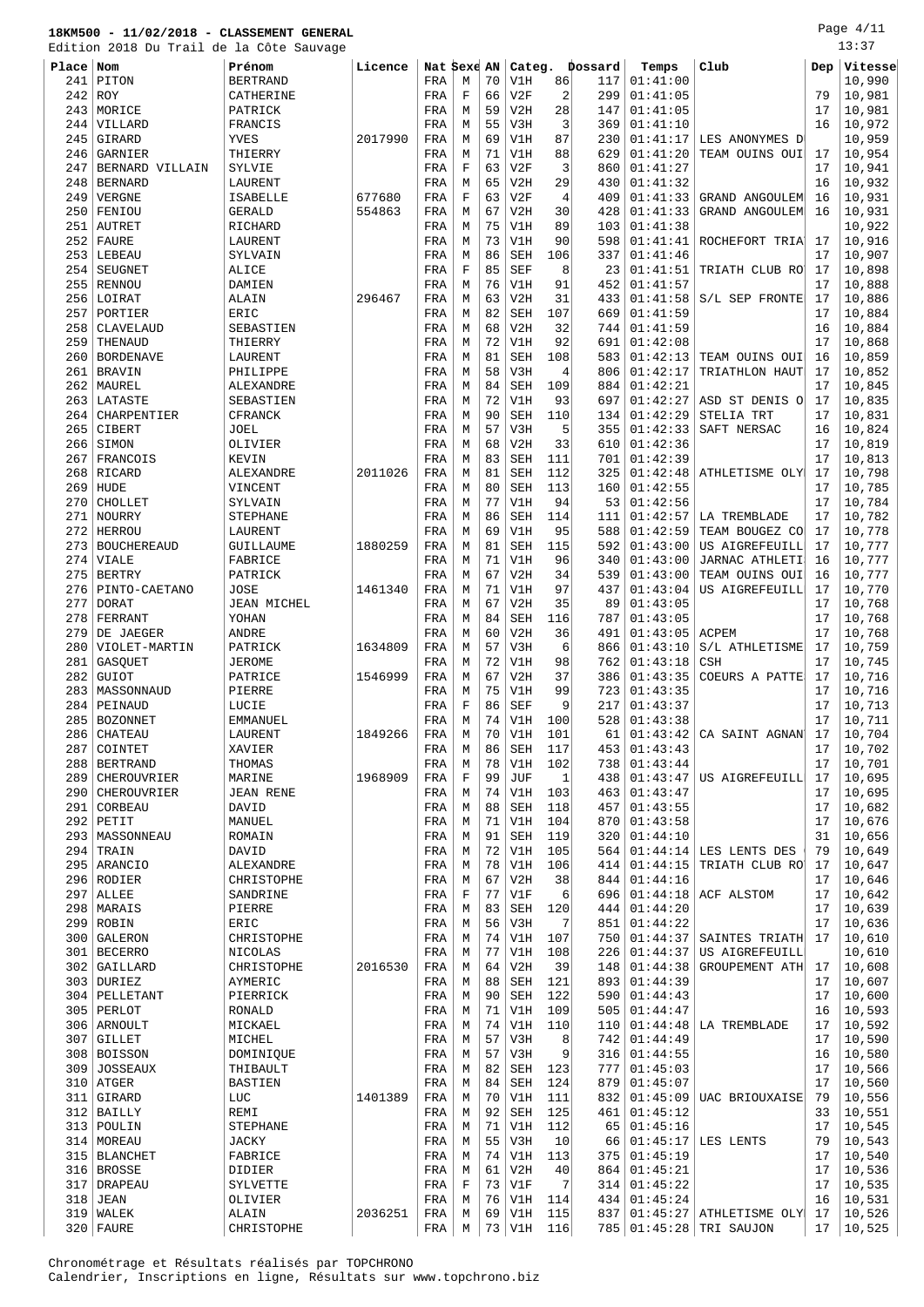#### **18KM500 - 11/02/2018 - CLASSEMENT GENERAL** Edition 2018 Du Trail de la Côte Sauvage

| 322       | DENIS              | FABRICE             | 2025733 | FRA | М           | 77 | V1H        | 117 | 391 | 01:45:38         | <b>AUNIS ATHLETIS</b> | 17 | 10,508 |
|-----------|--------------------|---------------------|---------|-----|-------------|----|------------|-----|-----|------------------|-----------------------|----|--------|
| 323       | STHOREZ            | ALAIN               |         | FRA | М           | 53 | V3H        | 11  | 493 | 01:45:39         | RUN ACCUEIL LA        | 17 | 10,506 |
|           |                    |                     |         |     |             |    |            |     |     |                  |                       |    |        |
| 324       | TAILLANDIER        | SEBASTIEN           |         | FRA | М           | 73 | V1H        | 118 | 820 | 01:45:41         | ACF ALSTOM            | 17 | 10,503 |
| 325       | <b>ROBERT</b>      | <b>JEAN MARIE</b>   |         | FRA | М           | 72 | V1H        | 119 | 264 | 01:45:42         | AVENTURES RUNN        | 16 | 10,501 |
|           | 326 LE VALER       | <b>BRUNO</b>        |         | FRA | М           | 75 | V1H        | 120 | 846 | 01:45:47         | RUNNING STE SO        | 17 | 10,493 |
|           |                    |                     |         |     |             |    |            |     |     |                  |                       |    |        |
| 327       | MOUSSET            | ADIZA               | 1279042 | FRA | F           | 73 | V1F        | 8   | 216 | 01:45:52         | GASS                  | 17 | 10,485 |
| 328       | CRON               | <b>JEAN LOUIS</b>   |         | FRA | М           | 49 | V3H        | 12  | 215 | 01:45:52         |                       | 17 | 10,485 |
| 329       | MOREAU             | THIERRY             |         | FRA | М           | 64 | V2H        | 41  | 223 | 01:45:58         | VO2 BESSINES          | 79 | 10,475 |
| 330       | IDIER              |                     |         |     | M           | 54 | V3H        | 13  | 49  | 01:46:01         |                       | 17 | 10,470 |
|           |                    | DANIEL              |         | FRA |             |    |            |     |     |                  |                       |    |        |
| 331       | LEON               | LOïG                |         | FRA | М           | 87 | <b>SEH</b> | 126 | 492 | 01:46:01         |                       | 17 | 10,470 |
| 332       | HOUSSEAU           | <b>JEAN MARIE</b>   |         | FRA | М           | 80 | <b>SEH</b> | 127 | 256 | 01:46:01         |                       | 17 | 10,470 |
| 333       | CHEVALET           | MATHIS              |         | FRA | М           | 99 | <b>JUH</b> | 5   | 363 | 01:46:04         |                       | 86 | 10,465 |
|           |                    |                     |         |     |             |    |            |     |     |                  |                       |    |        |
| 334       | <b>DESFRANCOIS</b> | THIERRY             |         | FRA | М           | 72 | V1H        | 121 | 94  | 01:46:05         | BOUGEZ CONTRE         | 17 | 10,463 |
| 335       | CALCATERRA         | CEDRIC              |         | FRA | М           | 87 | <b>SEH</b> | 128 | 758 | 01:46:07         |                       | 17 | 10,460 |
| 336       | LABOUR             | PIERRE              |         | FRA | М           | 82 | <b>SEH</b> | 129 | 651 | 01:46:08         | CROSSFIT RUPEL        | 17 | 10,459 |
|           |                    |                     |         |     |             |    |            |     |     |                  |                       |    |        |
| 337       | <b>GRANET</b>      | FABRICE             |         | FRA | M           | 76 | V1H        | 122 | 241 | 01:46:12         |                       | 17 | 10,452 |
| 338       | NAUD               | PIERRE              |         | FRA | М           | 84 | <b>SEH</b> | 130 | 779 | 01:46:17         |                       | 17 | 10,444 |
| 339       | COLLOT             | LAURENT             | 2060114 | FRA | М           | 82 | <b>SEH</b> | 131 | 534 | 01:46:19         | S/L ATHLETIC C        | 17 | 10,441 |
|           |                    |                     |         |     |             |    |            |     |     |                  |                       |    |        |
| 340       | GUYONNEAU          | OLIVIER             |         | FRA | М           | 73 | V1H        | 123 | 679 | 01:46:19         | ATHLETIC CLUB         | 17 | 10,441 |
| 341       | MORINAUD           | PHILIPPE            | T302731 | FRA | М           | 60 | V2H        | 42  | 775 | 01:46:19         |                       | 17 | 10,441 |
| 342       | FREULON            | GUILLAUME           |         | FRA | М           | 82 | <b>SEH</b> | 132 | 522 | 01:46:22         |                       | 17 | 10,436 |
|           |                    |                     |         |     |             |    |            |     |     |                  |                       |    |        |
| 343       | VERGNAUD           | CELINE              | 1971915 | FRA | F           | 76 | V1F        | 9   | 345 | 01:46:23         | AMPA                  | 17 | 10,434 |
| 344       | PAULAIS            | PATRICK             | 1369069 | FRA | М           | 59 | V2H        | 43  | 845 | 01:46:28         | FRATER ATHLE B        | 16 | 10,426 |
| 345       | ALLARD             | DAVID               |         | FRA | М           | 68 | V2H        | 44  | 793 | 01:46:29         | JOGGINGCLUB LE        | 16 | 10,424 |
|           |                    |                     |         |     |             |    |            |     |     |                  |                       |    |        |
| 346       | LEPIE              | JEROME              |         | FRA | M           | 88 | <b>SEH</b> | 133 | 112 | 01:46:29         | LA TREMBLADE          |    | 10,424 |
| 347       | GAUTIER            | GREGORY             | 1745143 | FRA | М           | 76 | V1H        | 124 | 177 | 01:46:34         | ATHLETISME OLE        | 17 | 10,416 |
| 348       | <b>BECHE</b>       | <b>GERALD</b>       |         | FRA | М           | 77 | V1H        | 125 | 195 | 01:46:38         |                       | 17 | 10,410 |
|           |                    |                     |         |     |             |    |            |     |     |                  |                       |    |        |
| 349       | PICHARD            | SANDRINE            |         | FRA | F           | 74 | V1F        | 10  | 120 | 01:46:39         |                       |    | 10,408 |
| 350       | PAPOT              | DAN                 |         | FRA | М           | 68 | V2H        | 45  | 847 | 01:46:39         | RUNNING SAINTE        | 17 | 10,408 |
| 351       | TAVENEAU           | <b>BENOIT</b>       |         | FRA | М           | 78 | V1H        | 126 | 432 | 01:46:44         |                       | 17 | 10,400 |
| 352       | TOURANCHEAU        |                     |         |     | М           | 76 | V1H        | 127 | 303 | 01:46:48         |                       | 17 | 10,393 |
|           |                    | TONY                |         | FRA |             |    |            |     |     |                  |                       |    |        |
| 353       | <b>BADIOU</b>      | YVES                |         | FRA | М           | 58 | V3H        | 14  | 207 | 01:46:49         |                       | 17 | 10,392 |
| 354       | CHAGNEAU           | <b>JACKY</b>        |         | FRA | М           | 67 | V2H        | 46  | 74  | 01:46:54         |                       | 17 | 10,384 |
| 355       | GUILLOUROUX        | <b>SERGE</b>        |         | FRA | M           | 71 | V1H        | 128 | 79  | 01:46:57         | LEA NATURE            | 17 | 10,379 |
|           |                    |                     |         |     |             |    |            |     |     |                  |                       |    |        |
| 356       | FREDERIC           | ISABELLE            | 1987020 | FRA | F           | 70 | V1F        | 11  | 377 | 01:46:58         | AKRO BITUM            | 17 | 10,377 |
| 357       | BAZIN              | <b>GAELLE</b>       | 290068  | FRA | F           | 84 | <b>SEF</b> | 10  | 711 | 01:47:01         | ASPTT LA ROCHE        | 17 | 10,372 |
| 358       | DAMEL              | GAUTIER             |         | FRA | М           | 79 | <b>SEH</b> | 134 | 549 | 01:47:03         |                       | 90 | 10,369 |
|           |                    |                     |         |     |             |    |            |     |     |                  |                       |    |        |
| 359       | RICHARD            | JOEL                |         | FRA | М           | 74 | V1H        | 129 | 548 | 01:47:04         |                       | 16 | 10,367 |
| 360       | PELLIER            | DAVID               |         | FRA | М           | 74 | V1H        | 130 | 650 | 01:47:04         |                       | 86 | 10,367 |
|           |                    |                     |         |     |             |    |            |     |     |                  |                       |    |        |
|           |                    |                     |         |     |             |    |            |     |     |                  |                       |    |        |
| 361       | LEMEE LEBEAU       | MARC                |         | FRA | М           | 64 | V2H        | 47  | 334 | 01:47:09         |                       | 17 | 10,359 |
| 362       | CASSEGRAIN         | THIERRY             |         | FRA | M           | 64 | V2H        | 48  | 4   | 01:47:11         | BOUGER CONTRE         | 17 | 10,356 |
| 363       | MENARD             | <b>HELENE</b>       |         | FRA | F           | 70 | V1F        | 12  | 326 | 01:47:11         |                       | 17 | 10,356 |
|           |                    |                     |         |     |             |    |            |     |     |                  |                       |    |        |
| 364       | PENOT              | <b>JEAN PATRICK</b> |         | FRA | М           | 68 | V2H        | 49  | 57  | 01:47:13         | <b>CMO</b>            |    | 10,353 |
| 365       | <b>AUDONNET</b>    | <b>BRUNO</b>        |         | FRA | М           | 63 | V2H        | 50  | 279 | 01:47:13         | LES TRITONS DU        | 16 | 10,353 |
| 366       | AUDURIER           | ERIC                |         | FRA | М           | 71 | V1H        | 131 | 205 | 01:47:15         | CAP VILLEDOUX         | 17 | 10,350 |
|           |                    |                     |         |     |             |    |            |     |     |                  |                       |    |        |
| 367       | GAUVIN             | FRANCK              |         | FRA | М           | 71 | V1H        | 132 | 755 | 01:47:16         | <b>CHATEAUNEUF SU</b> | 16 | 10,348 |
| 368       | PIBERNE            | JACKY               |         | FRA | М           | 60 | V2H        | 51  | 769 | 01:47:16         | JOGGING CLUB C        | 16 | 10,348 |
|           | 369 BELAUD         | DIDIER              |         | FRA | М           | 61 | V2H        | 52  |     | 563   01:47:23   |                       | 17 | 10,337 |
|           |                    |                     |         |     |             |    |            |     |     |                  |                       |    |        |
|           | 370 DELION         | LAURENT             |         | FRA | M           | 74 | V1H        | 133 | 174 | 01:47:25         | SUPER U ARVERT        | 17 | 10,334 |
|           | 371 BOURDIN        | CLARISSE            |         | FRA | $\mathbf F$ | 72 | V1F        | 13  | 384 | 01:47:40         |                       | 17 | 10,310 |
| 372       | CAMBE              | ERIC                |         | FRA | M           | 70 | V1H        | 134 | 854 | 01:47:46         |                       | 17 | 10,300 |
|           | 373   TOURNIE      | SEBASTIEN           |         | FRA | М           | 75 | V1H        | 135 | 296 | 01:47:46         |                       | 17 | 10,300 |
|           |                    |                     |         |     |             |    |            |     |     |                  |                       |    |        |
|           | 374 PERRIN         | MAXIME              |         | FRA | М           | 90 | <b>SEH</b> | 135 | 898 | 01:47:48         |                       | 17 | 10,297 |
|           | 375   DELAVAUD     | FLORA               |         | FRA | F           | 85 | SEF        | 11  | 257 | 01:47:52         |                       | 17 | 10,290 |
|           | 376 PICHOT         | JACKY               |         | FRA | М           | 65 | V2H        | 53  | 644 | 01:47:57         |                       | 17 | 10,283 |
|           |                    |                     |         |     |             |    |            |     |     |                  |                       |    |        |
|           | 377   BERCHIER     | FREDERICK           |         | FRA | М           | 79 | SEH        | 136 | 271 | 01:47:59         |                       | 17 | 10,279 |
|           | $378$ GUERRY       | <b>GEORGES</b>      | 220259  | FRA | М           | 46 | V4H        | 1   | 417 | 01:48:02         | FRATER ATHLE B        | 16 | 10,275 |
| 379       | TISSIDRE           | <b>JEROME</b>       |         | FRA | M           | 77 | V1H        | 136 | 455 | 01:48:03         |                       | 17 | 10,273 |
|           |                    |                     |         |     |             |    |            |     |     |                  |                       |    |        |
|           | 380   LAIDET       | DOMINIQUE           |         | FRA | М           | 61 | V2H        | 54  | 512 | 01:48:12         | TEAM CHARENTES        | 16 | 10,259 |
|           | 381 LENOUEN        | JULIEN              |         | FRA | М           | 83 | <b>SEH</b> | 137 | 718 | 01:48:14         |                       | 17 | 10,256 |
|           | 382 TRIBODET       | VIRGINIE            |         | FRA | F           | 72 | V1F        | 14  | 283 | 01:48:15         | CEA                   | 16 | 10,254 |
|           |                    |                     |         |     |             |    |            |     |     |                  |                       |    |        |
|           | 383 SOULIER        | CHRISTIAN           |         | FRA | М           | 60 | V2H        | 55  | 839 | 01:48:27         |                       | 17 | 10,235 |
|           | 384 BREDIF         | <b>BRUNO</b>        |         | FRA | М           | 67 | V2H        | 56  | 558 | 01:48:31         |                       | 79 | 10,229 |
|           | 385 GOGUET         | PASCAL              |         | FRA | М           | 60 | V2H        | 57  | 792 | 01:48:34         |                       | 79 | 10,224 |
|           |                    |                     |         |     |             |    |            |     |     |                  |                       | 17 |        |
|           | 386   MARTINEZ     | STEPHANE            |         | FRA | М           | 65 | V2H        | 58  | 130 | 01:48:39         |                       |    | 10,216 |
|           | 387 BAZILLE        | SYLVIE              |         | FRA | F           | 76 | V1F        | 15  | 39  | 01:48:39         | VIVONNE LOISIR        | 86 | 10,216 |
| $388$ POL |                    | JEAN LUC            | 1118665 | FRA | М           | 65 | V2H        | 59  | 5   | 01:48:46         | JARNAC ATHLETI        | 16 | 10,205 |
|           |                    |                     |         |     | $\mathbf F$ | 69 | V1F        | 16  | 76  |                  |                       | 17 |        |
|           | 389 OUDOT          | CHRISTEL            |         | FRA |             |    |            |     |     | 01:48:46         |                       |    | 10,205 |
| 390       | POLANSKI           | DIDIER              |         | FRA | М           | 63 | V2H        | 60  | 75  | 01:48:46         |                       | 17 | 10,205 |
| 391       | CARDINEAU          | GUILLAUME           |         | FRA | М           | 86 | <b>SEH</b> | 138 | 459 | 01:48:47         |                       | 85 | 10,204 |
|           | 392 DROUARD        | WILLIAM             |         | FRA | М           | 92 | SEH        | 139 | 878 | 01:48:52         |                       | 17 | 10,196 |
|           |                    |                     |         |     |             |    |            |     |     |                  |                       |    |        |
|           | 393   MARTIN       | AURELIE             |         | FRA | F           | 77 | V1F        | 17  | 841 | 01:48:55         |                       | 17 | 10,191 |
|           | 394 GRIGNON        | VINCENT             |         | FRA | М           | 73 | V1H        | 137 | 321 | 01:48:58         |                       | 17 | 10,187 |
|           | 395 ROCHE          | PHILIPPE            |         | FRA | М           | 55 | V3H        | 15  | 764 | 01:49:00         | RUN ACCUEIL           | 17 | 10,183 |
|           |                    |                     |         |     |             |    |            |     |     |                  |                       |    |        |
|           | 396   CASSEGRAIN   | ISABELLE            |         | FRA | $\mathbf F$ | 66 | V2F        | 5   | 3   | 01:49:02         | BOUGEZ CONTRE         | 17 | 10,180 |
| 397       | COCARD             | STEPHANE            |         | FRA | M           | 65 | V2H        | 61  | 12  | 01:49:13         |                       | 17 | 10,163 |
|           | 398 LECOQ LEVENEZ  | AUDE                |         | FRA | F           | 73 | V1F        | 18  | 98  | $01:49:14$ CD 17 |                       | 17 | 10,162 |
|           | 399   DESPLACES    | JEAN PASCAL         |         | FRA | M           |    | $59$ V2H   | 62  |     | 70   01:49:28    |                       | 17 | 10,140 |

400 CHABANE STEPHANE | FRA M 67 V2H 63 485 01:49:32 | 16 10,134

**Place Nom Prénom Licence Nat Sexe AN Categ. Dossard Temps Club Dep Vitesse** 321 FORGET PIERRE FRA M 96 ESH 5 107 01:45:33 THIONNET 10,516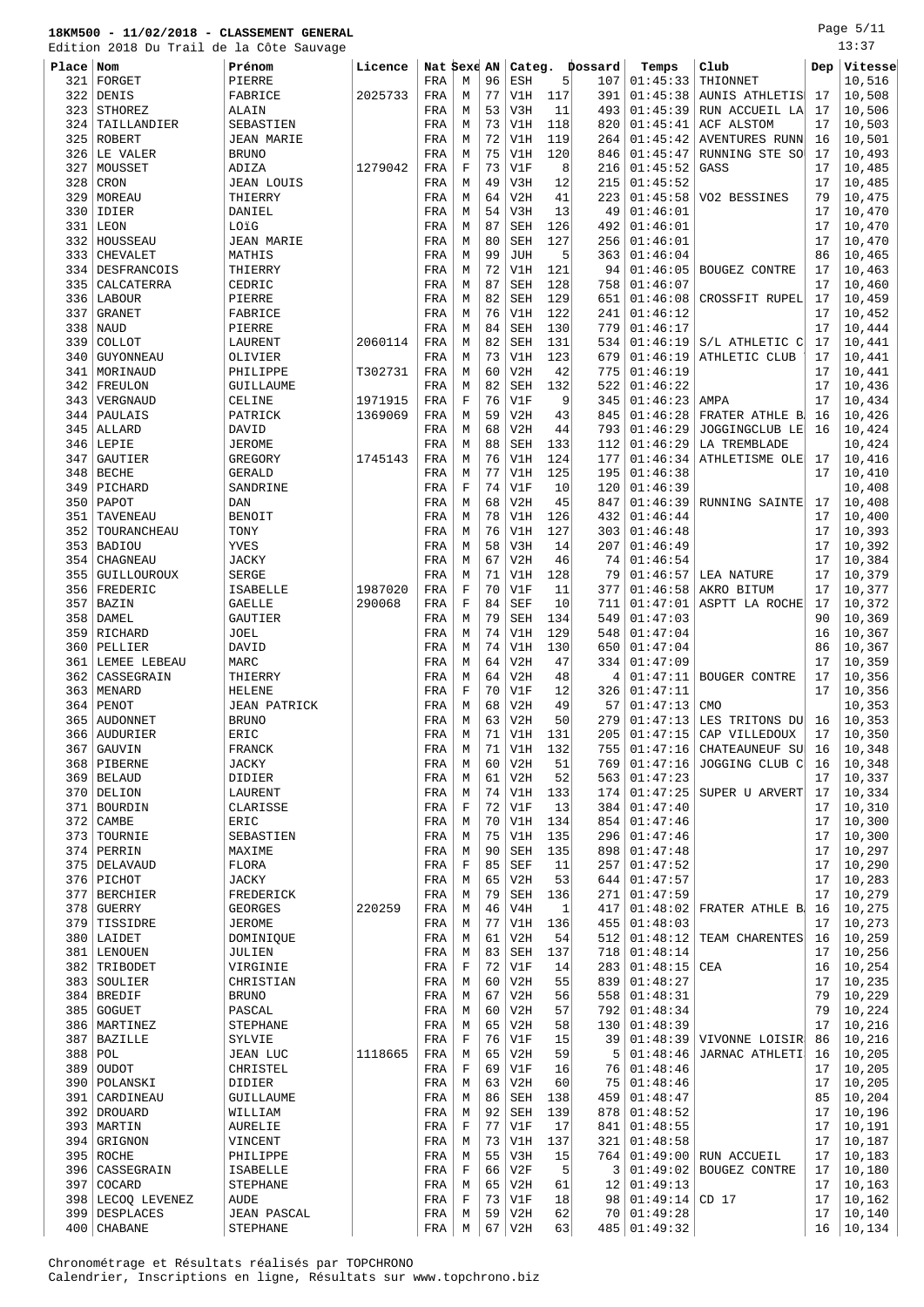Page 6/11 13:37

|            | Edition 2018 Du Trail de la Côte Sauvage |                        |         |             |                  |          |            |                |         |          |                        |     | 13:37   |
|------------|------------------------------------------|------------------------|---------|-------------|------------------|----------|------------|----------------|---------|----------|------------------------|-----|---------|
| Place      | Nom                                      | Prénom                 | Licence | Nat Sexe AN |                  |          | Categ.     |                | Dossard | Temps    | Club                   | Dep | Vitesse |
| 401        | <b>GUILET</b>                            | PHILIPPE               |         | FRA         | М                | 48       | V4H        | $\overline{2}$ | 7       | 01:49:35 |                        | 17  | 10,129  |
| 402        | VALLAUD                                  | <b>STEPHANE</b>        |         | FRA         | М                | 77       | V1H        | 138            | 443     | 01:49:37 | STADE NIORTAIS         | 79  | 10,126  |
| 403        | DONIER                                   | KENJI                  |         | FRA         | М                | 75       | V1H        | 139            | 92      | 01:49:42 | TRTCE STELIA           | 17  | 10,119  |
| 404        | LELIEVRE                                 | SEBASTIEN              |         | FRA         | М                | 71       | V1H        | 140            | 835     | 01:49:44 | SAINTES TRIATH         | 17  | 10,115  |
| 405        | <b>BARTHEL</b>                           | NICOLAS                |         | FRA         | М                | 72       | V1H        | 141            | 346     | 01:49:49 |                        | 17  | 10,108  |
| 406        | CORDIER                                  | SAMUEL                 |         | FRA         | M                | 75       | V1H        | 142            | 373     | 01:49:49 |                        | 17  | 10,108  |
| 407        | PONTAC                                   | LAURENT                |         |             | M                | 70       | V1H        | 143            | 152     | 01:49:52 | <b>ASCHR</b>           | 17  | 10,103  |
|            |                                          |                        |         | FRA         |                  |          |            |                |         |          |                        |     |         |
| 408        | IMBERT                                   | ANNIE                  |         | FRA         | $\mathbf F$      | 82       | <b>SEF</b> | 12             | 421     | 01:49:55 |                        | 17  | 10,099  |
| 409        | <b>GESLAND</b>                           | <b>STEPHANE</b>        |         | FRA         | М                | 72       | V1H        | 144            | 169     | 01:49:55 | SUPER U ARVERT         | 17  | 10,099  |
| 410        | PROCHASSON                               | BAPTISTE               |         | FRA         | М                | 91       | <b>SEH</b> | 140            | 789     | 01:50:00 |                        | 45  | 10,091  |
| 411        | DELOMME                                  | MARIE PIERRE           | 1777717 | FRA         | $\mathbf F$      | 72       | V1F        | 19             | 805     | 01:50:06 | JARNAC ATHLETI         | 16  | 10,082  |
| 412        | PEROCHAIN                                | MANUEL                 | 1959048 | FRA         | М                | 74       | V1H        | 145            | 518     | 01:50:15 | ATHLE TONNACQU         | 17  | 10,068  |
| 413        | DEMAREST                                 | MATHIEU                |         | FRA         | М                | 78       | V1H        | 146            | 284     | 01:50:19 |                        | 16  | 10,062  |
| 414        | DELHOUME                                 | SYLVIE                 |         | FRA         | $\mathbf F$      | 61       | V2F        | 6              | 27      | 01:50:27 |                        | 86  | 10,050  |
| 415        | NARET                                    | EMMANUEL               | 1346333 | FRA         | M                | 71       | V1H        | 147            | 577     | 01:50:33 | HSA                    | 17  | 10,041  |
| 416        | LEJEUNE                                  | <b>ARMAND</b>          |         | FRA         | M                | 78       | V1H        | 148            | 328     | 01:50:34 |                        | 17  | 10,039  |
| 417        | COULON                                   | <b>ELODIE</b>          |         | FRA         | F                | 80       | <b>SEF</b> | 13             | 327     | 01:50:35 |                        | 17  | 10,038  |
| 418        | OSPITAL                                  | KARINE                 |         | FRA         | $\rm F$          | 71       | V1F        | 20             | 823     | 01:50:43 | <b>ASCHR</b>           | 17  | 10,026  |
| 419        | MENAGER                                  | <b>STEPHANE</b>        |         | FRA         | М                | 70       | V1H        | 149            | 570     | 01:50:45 |                        | 17  | 10,023  |
| 420        | OLIVIER                                  | <b>EMMANUELLE</b>      |         | FRA         | $\mathbf F$      | 86       | <b>SEF</b> | 14             | 85      | 01:50:46 | LEA NATURE             | 17  | 10,021  |
|            | PINCHAUD                                 |                        |         |             |                  | 64       |            |                |         | 01:50:46 |                        |     |         |
| 421        |                                          | PASCAL                 |         | FRA         | М                |          | V2H        | 64             | 476     |          |                        | 17  | 10,021  |
| 422        | <b>FAVRE</b>                             | <b>JACKY</b>           |         | FRA         | M                | 55       | V3H        | 16             | 666     | 01:50:48 | SPIRIDON CRECH         | 79  | 10,018  |
| 423        | JEHIN                                    | <b>BENOIT</b>          |         | FRA         | М                | 74       | V1H        | 150            | 765     | 01:50:52 |                        | 17  | 10,012  |
| 424        | NEVEU                                    | ERIC                   |         | FRA         | М                | 68       | V2H        | 65             | 470     | 01:50:54 |                        | 17  | 10,009  |
| 425        | MONTMORY                                 | LAURENT                |         | FRA         | М                | 71       | V1H        | 151            | 533     | 01:50:58 |                        | 17  | 10,003  |
| 426        | MAHEUT                                   | ARNAULT                |         | FRA         | М                | 81       | <b>SEH</b> | 141            | 511     | 01:51:00 |                        | 17  | 10,000  |
| 427        | VELTHIER                                 | SAMUEL                 |         | FRA         | M                | 70       | V1H        | 152            | 465     | 01:51:02 |                        | 17  | 9,997   |
| 428        | TORZINI                                  | VINCENT                |         | FRA         | М                | 88       | <b>SEH</b> | 142            | 281     | 01:51:03 |                        | 86  | 9,995   |
| 429        | HUBERT                                   | DAVID                  |         | FRA         | М                | 74       | V1H        | 153            | 289     | 01:51:06 |                        | 44  | 9,991   |
| 430        | MIGNON                                   | MELANIE                |         | FRA         | F                | 81       | <b>SEF</b> | 15             | 726     | 01:51:07 |                        | 17  | 9,990   |
| 431        | <b>BARUSSEAU</b>                         | LUDOVIC                |         | FRA         | M                | 81       | <b>SEH</b> | 143            | 909     | 01:51:09 |                        | 17  | 9,987   |
| 432        | <b>DUFOUR</b>                            | OLIVIER                |         | FRA         | M                | 80       | <b>SEH</b> | 144            | 52      | 01:51:09 |                        | 17  | 9,987   |
| 433        | <b>BANT</b>                              | SOPHIE                 | 1060170 | FRA         | $\mathbf F$      | 69       | V1F        | 21             | 712     | 01:51:10 | US AIGREFEUILL         | 17  | 9,985   |
| 434        | SOUQUET                                  | FREDERIC               |         | FRA         | M                | 70       | V1H        | 154            | 693     | 01:51:16 |                        | 17  | 9,976   |
| 435        | <b>DAUNAS</b>                            | DANIEL                 | 739301  | FRA         | М                | 53       | V3H        | 17             | 122     | 01:51:17 | CA SAINT AGNAN         | 17  | 9,975   |
| 436        | PESCHET                                  | WILLIAM                |         | FRA         | М                | 72       | V1H        | 155            | 586     | 01:51:19 |                        | 16  | 9,972   |
|            |                                          |                        |         |             |                  |          |            |                |         |          |                        |     |         |
| 437        | LACLAUTRE                                | LIONEL                 |         | FRA         | М                | 68       | V2H        | 66             | 210     | 01:51:21 |                        | 17  | 9,969   |
| 438        | <b>BICHON</b>                            | LESLIE                 |         | FRA         | $\mathbf F$      | 90       | <b>SEF</b> | 16             | 540     | 01:51:22 |                        | 85  | 9,967   |
| 439        | <b>RENAUD</b>                            | <b>JONATHAN</b>        |         | FRA         | М                | 84       | <b>SEH</b> | 145            | 782     | 01:51:25 |                        | 17  | 9,963   |
| 440        | <b>BOISSEAU</b>                          | PATRICK                |         | FRA         | M                | 51       | V3H        | 18             | 113     | 01:51:25 | LES LUMAS              | 17  | 9,963   |
| 441        | MARCON                                   | <b>BRUNO</b>           | 1894032 | FRA         | М                | 56       | V3H        | 19             | 752     | 01:51:27 | <b>AUNIS ATHLE.SU</b>  | 17  | 9,960   |
| 442        | CHRETIEN                                 | CORINNE                |         | FRA         | $\mathbf F$      | 70       | V1F        | 22             | 480     | 01:51:28 |                        | 16  | 9,958   |
| 443        | DELAPLACE                                | <b>EMILIE</b>          |         | FRA         | F                | 80       | <b>SEF</b> | 17             | 429     | 01:51:28 | LES TRITONS DU         | 16  | 9,958   |
| 444        | CORDONNIER                               | JULIEN                 |         | FRA         | М                | 75       | V1H        | 156            | 368     | 01:51:32 |                        | 17  | 9,952   |
|            | 445 LOIZON                               | <b>STEPHANE</b>        |         | FRA         | М                | 68       | V2H        | 67             | 137     | 01:51:40 |                        | 17  | 9,940   |
|            | 446 AUBERT                               | CATHERINE              |         | FRA         | $\mathbf F$      | 58       | V3F        | $\mathbf{1}$   | 435     |          | $01:51:47$ FUN ACCUEIL | 17  | 9,930   |
| 447        | LE PICARD                                | LAURE                  |         | FRA         | $\mathbf F$      | 68       | V2F        | 7              | 311     | 01:51:50 |                        | 24  | 9,925   |
| 448        | PINARD                                   | ANNE CLAIRE            |         | FRA         | $\mathbf F$      | 80       | SEF        | 18             | 771     | 01:51:55 |                        | 87  | 9,918   |
| 449        | DONAPETRY                                | MAGALI                 |         | FRA         | $\mathbf F$      | 73       | V1F        | 23             | 795     | 01:51:56 |                        | 16  | 9,917   |
| 450        | GARDET                                   | SEBASTIEN              |         | FRA         | М                | 76       | V1H        | 157            | 770     | 01:51:58 |                        | 87  | 9,914   |
| 451        | RICHARD                                  | <b>BENOIT</b>          |         | FRA         | М                | 77       | V1H        | 158            | 157     | 01:51:59 |                        |     | 9,912   |
| 452        | VIGNERON                                 | SYLVAIN                |         | FRA         | М                | 77       | V1H        | 159            | 335     | 01:52:02 |                        | 31  | 9,908   |
| 453        | BOUBIEN                                  | YVES                   |         | FRA         | М                | 49       | V3H        | 20             | 274     | 01:52:03 |                        | 79  | 9,906   |
|            | $454$ TESTU                              | LIONELLE               |         | FRA         | F                | 82       | SEF        | 19             | 341     | 01:52:05 |                        | 17  | 9,903   |
| 455        | <b>JOANNES</b>                           | PATRICK                |         | FRA         | М                | 56       | V3H        | 21             | 662     | 01:52:24 |                        | 16  | 9,875   |
|            | 456   BROUSSEAU                          | MANUEL                 |         | FRA         | M                | 74       | V1H        | 160            | 322     | 01:52:30 | DEFI OUTDOOR           | 17  | 9,867   |
|            |                                          |                        |         |             | М                | 89       | <b>SEH</b> | 146            | 419     | 01:52:38 |                        | 33  | 9,855   |
| 457<br>458 | <b>GUITTON</b><br>TRUFFANDIER            | MAXIME<br>CATHERINE    | 788728  | FRA<br>FRA  | $\mathbf F$      | 72       | V1F        | 24             | 472     | 01:52:39 | GRAND ANGOULEM         | 16  | 9,854   |
|            |                                          |                        |         |             |                  |          |            |                |         |          |                        |     |         |
| 459        | LUSSIER                                  | <b>JEAN CHRISTOPHE</b> |         | FRA         | М<br>$\mathbf F$ | 62<br>66 | V2H        | 68<br>8        | 584     | 01:52:39 |                        | 17  | 9,854   |
| 460        | MAHET                                    | FREDERIQUE             | 1885210 | FRA         |                  |          | V2F        |                | 895     | 01:52:44 | GROUPEMENT ATH         | 17  | 9,846   |
|            | 461   MERLET                             | VINCENT                |         | FRA         | М                | 58       | V3H        | 22             | 656     | 01:53:01 |                        | 79  | 9,822   |
|            | 462   BENARD                             | <b>JEAN FREDERICK</b>  |         | FRA         | М                | 61       | V2H        | 69             | 194     | 01:53:06 |                        | 87  | 9,814   |
|            | 463 BENARD                               | FLORIAN                |         | FRA         | М                | 82       | <b>SEH</b> | 147            | 192     | 01:53:07 | LA TREMBLADE           | 17  | 9,813   |
| 464        | DE KERANGAT                              | <b>BART</b>            |         | FRA         | М                | 93       | <b>SEH</b> | 148            | 519     | 01:53:26 | LA ROCHELLE TR         | 17  | 9,785   |
| 465        | <b>JOLLY</b>                             | SERGE                  |         | FRA         | M                | 50       | V3H        | 23             | 408     | 01:53:31 | RELAIS DE LA P         | 17  | 9,778   |
| 466        | <b>SERCEAU</b>                           | SYLVIANE               |         | FRA         | F                | 67       | V2F        | 9              | 73      | 01:53:31 |                        | 17  | 9,778   |
| 467        | RAMOS                                    | FABRICE                |         | FRA         | М                | 74       | V1H        | 161            | 868     | 01:53:33 | SC RUN                 | 17  | 9,775   |
| 468        | VOEVODENKO                               | LAURE                  | 1565035 | FRA         | F                | 84       | <b>SEF</b> | 20             | 523     | 01:53:36 | ROCHEFORT ATHL         | 17  | 9,771   |
|            | 469   BLANCHARD                          | CORINNE                |         | FRA         | $\mathbf F$      | 71       | V1F        | 25             | 31      | 01:53:36 | ASS SPIRIDON M         | 79  | 9,771   |
|            | 470 RAFFOUX                              | YANNICK                |         | FRA         | М                | 58       | V3H        | 24             | 208     | 01:53:37 |                        | 79  | 9,770   |
| 471        | BOURGOIN                                 | <b>BERTRAND</b>        |         | FRA         | М                | 65       | V2H        | 70             | 180     | 01:53:37 | ATHETISME OLER         | 17  | 9,770   |
|            | $472$ BOUE                               | AMELIE                 |         | FRA         | $\mathbf F$      | 82       | <b>SEF</b> | 21             | 496     | 01:53:38 | RAC                    | 17  | 9,768   |
| 473        | <b>BELLARD</b>                           | XAVIER                 |         | FRA         | М                | 64       | V2H        | 71             | 604     | 01:53:39 |                        | 17  | 9,767   |
|            | 474   LAVERGNE                           | SOPHIE                 | 1958105 | FRA         | $\mathbf F$      | 79       | SEF        | 22             | 451     | 01:53:40 | AUNIS ATHLETIS!        | 17  | 9,765   |
| 475        | FORGET                                   | FREDERIC               |         | FRA         | М                | 66       | V2H        | 72             | 106     | 01:53:41 | THIONNET               |     | 9,764   |
|            | 476   BOURDEAU                           | PATRICIA               |         | FRA         | F                | 66       | V2F        | 10             | 739     | 01:53:42 |                        | 16  | 9,763   |
| 477        | <b>BEGOUT</b>                            | PATRICK                |         | FRA         | М                | 65       | V2H        | 73             | 159     | 01:53:49 |                        | 79  | 9,753   |
| 478        | TESSIER                                  | LAURENT                |         | FRA         | М                | 71       | V1H        | 162            | 880     | 01:53:52 |                        | 17  | 9,748   |
|            | 479 LESTRILLE                            |                        |         | FRA         | М                | 76       | V1H        | 163            | 25      | 01:53:54 |                        | 17  | 9,745   |
|            |                                          | DOMINIQUE              |         |             |                  |          |            |                |         |          | LES RAGONDINS          |     |         |
|            | 480   LABORDE                            | LOIC                   |         | FRA         | М                | 67       | V2H        | 74             | 724     | 01:53:54 |                        | 33  | 9,745   |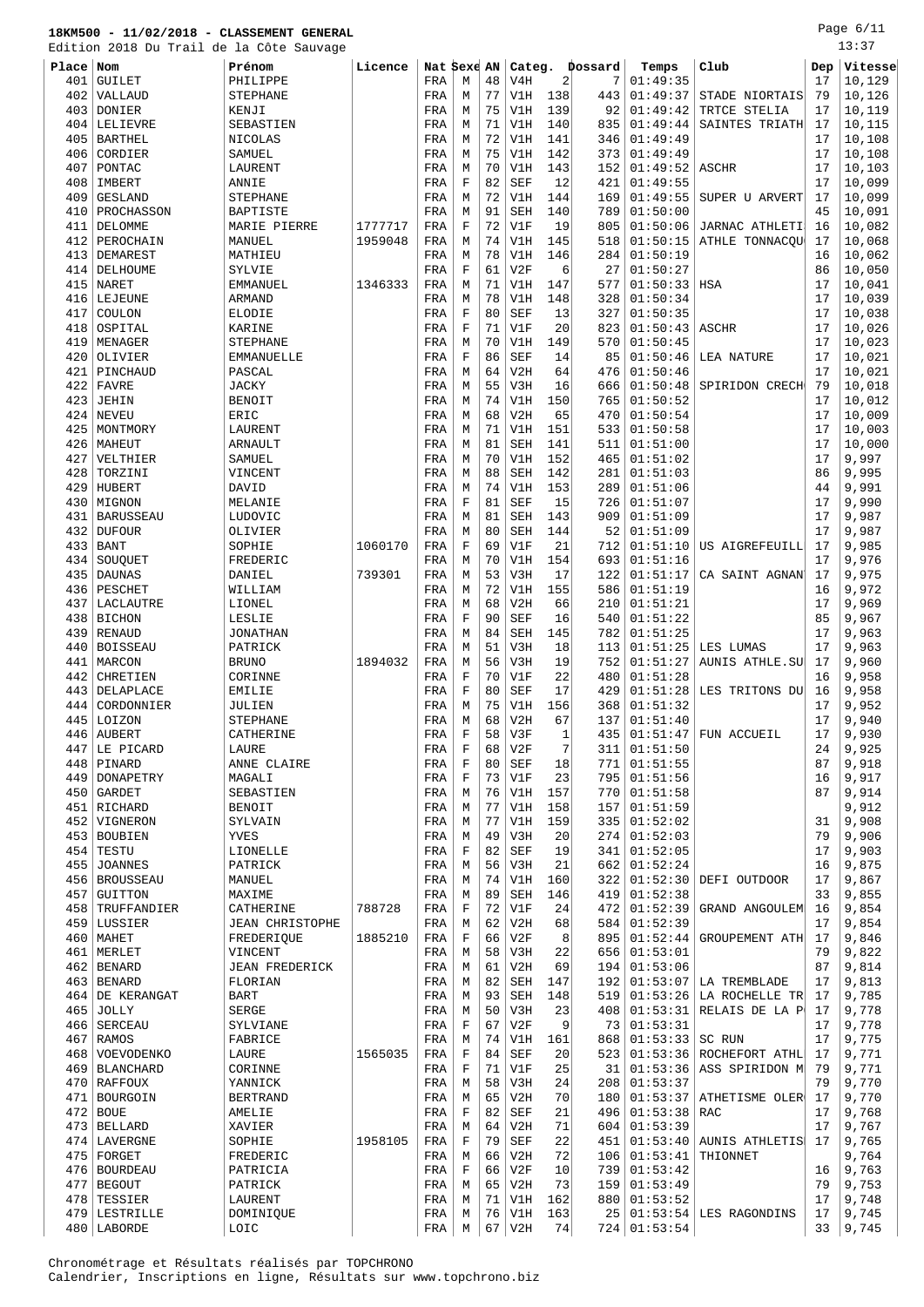Page 7/11 13:38

|           | Edition 2018 Du Trail de la Côte Sauvage |                     |         |             |             |    |            |     |         |               |                           |     | 13:38                                 |
|-----------|------------------------------------------|---------------------|---------|-------------|-------------|----|------------|-----|---------|---------------|---------------------------|-----|---------------------------------------|
| Place Nom |                                          | Prénom              | Licence | Nat Sexe AN |             |    | Categ.     |     | Dossard | Temps         | Club                      | Dep | Vitesse                               |
| 481       | PAPOT                                    | GERARD              |         | FRA         | М           | 53 | V3H        | 25  | 653     | 01:53:54      |                           | 17  | 9,745                                 |
| 482       | LYS                                      | FLORENT             | 932115  | FRA         | М           | 70 | V1H        | 164 | 56      | 01:53:55      | <b>CMO</b>                | 17  | 9,744                                 |
| 483       | RUPP NADEL                               | LAURENCE            |         | FRA         | F           | 63 | V2F        | 11  | 214     | 01:53:55      | RAID AND TRAIL            | 33  | 9,744                                 |
| 484       | CHARBONNIER                              | PATRICE             |         | FRA         | М           | 60 | V2H        | 75  | 78      | 01:54:00      | LEA NATURE                | 17  | 9,737                                 |
| 485       | VALETTE                                  | GREGORY             |         | FRA         | М           | 79 | <b>SEH</b> | 149 | 36      | 01:54:06      |                           | 17  | 9,728                                 |
| 486       | TIRBOIS                                  | MURIEL              | 1650568 | FRA         | $\mathbf F$ | 65 | V2F        | 12  | 48      | 01:54:06      | US AIGREFEUILL            | 17  | 9,728                                 |
| 487       | ARRAMY                                   | SARAH               |         | FRA         | F           | 70 | V1F        | 26  | 699     | 01:54:06      | TEAM OUINS OUI            | 16  | 9,728                                 |
| 488       | THIRE                                    | FREDERIC            |         | FRA         | М           | 64 | V2H        | 76  | 748     | 01:54:08      | URBAN TRAINING            | 17  | 9,725                                 |
| 489       | MANZINI                                  | <b>MARCO</b>        |         | FRA         | М           | 65 | V2H        | 77  | 32      | 01:54:09      | SAINTES TRIATH            | 17  | 9,724                                 |
| 490       | DAVID                                    | PATRICK JEAN MA     | 1755032 | FRA         | М           | 62 | V2H        | 78  | 890     | 01:54:16      | AMICALE LAIQUE            | 33  | 9,714                                 |
| 491       | LISIACK                                  | <b>SERGE</b>        |         | FRA         | М           | 58 | V3H        | 26  | 479     | 01:54:19      |                           | 17  | 9,710                                 |
| 492       | GABORIT                                  | DOMINIQUE           |         | FRA         | М           | 53 | V3H        | 27  | 13      | 01:54:20      |                           | 17  | 9,708                                 |
| 493       | MOUHE                                    | LYDIE               |         | FRA         | F           | 95 | <b>SEF</b> | 23  | 156     | 01:54:26      |                           | 17  | 9,700                                 |
| 494       | MORANDIERE                               | ALBAN               |         | FRA         | M           | 82 | <b>SEH</b> | 150 | 747     | 01:54:33      |                           | 17  | 9,690                                 |
| 495       | <b>BROUSSOLES</b>                        | <b>STEPHANE</b>     |         | FRA         | М           | 69 | V1H        | 165 | 542     | 01:54:37      |                           | 33  | 9,684                                 |
| 496       | PELAPRAT                                 | <b>GILLES</b>       |         | FRA         | М           | 61 | V2H        | 79  | 338     | 01:54:42      |                           | 17  | 9,677                                 |
| 497       | <b>CHAUVEAU</b>                          | LAURENCE            |         | FRA         | F           | 76 | V1F        | 27  | 259     | 01:54:49      |                           | 79  | 9,668                                 |
| 498       | PENNEC                                   | MARYON              |         | FRA         | F           | 91 | <b>SEF</b> | 24  | 678     | 01:54:50      |                           | 17  | 9,666                                 |
| 499       | <b>BILLARD</b>                           | PATRICE             |         | FRA         | М           | 70 | V1H        | 166 | 348     | 01:54:50      |                           | 79  | 9,666                                 |
| 500       | ALEXANDRE                                | <b>REGIS</b>        | 1457194 | FRA         | М           | 68 | V2H        | 80  | 221     | 01:54:54      | S/L ATHLETISME            | 17  | 9,661                                 |
| 501       | L'HOMMEDE                                | PHILIPPE            |         | FRA         | М           | 55 | V3H        | 28  | 499     | 01:54:58      |                           | 17  | 9,655                                 |
| 502       | <b>JOVINAC</b>                           | <b>JEAN MARC</b>    |         | FRA         | М           | 71 | V1H        | 167 | 741     | 01:54:59      |                           | 17  | 9,654                                 |
| 503       | RAYMOND                                  | STEPHANE            | 1629483 | FRA         | М           | 79 | <b>SEH</b> | 151 | 867     | 01:55:07      | S/L SC SURGERE            | 17  | 9,642                                 |
| 504       | LEPEZ                                    |                     |         |             | $\rm F$     | 81 | <b>SEF</b> | 25  | 469     | 01:55:17      |                           | 17  |                                       |
|           |                                          | LAURENCE            |         | FRA         |             | 75 |            | 168 |         |               | RUN ACCUEIL               |     | 9,628                                 |
| 505       | LEBRETON                                 | <b>JEROME</b>       |         | FRA         | М           |    | V1H        |     | 353     | 01:55:18      |                           | 17  | 9,627                                 |
| 506       | <b>BARON</b>                             | CYRIL               | 1882813 | FRA         | М           | 73 | V1H        | 169 | 329     | 01:55:24      | ASPTT LA ROCHE            | 17  | 9,619                                 |
| 507       | LEGRAND                                  | CAROLINE            |         | FRA         | F           | 94 | <b>SEF</b> | 26  | 412     | 01:55:24      | LA ROCHELLE TR            | 17  | 9,619                                 |
| 508       | <b>CLOTTES</b>                           | ARNAUD              |         | FRA         | М           | 74 | V1H        | 170 | 267     | 01:55:24      | LES GODASSES A            | 87  | 9,619                                 |
| 509       | NOEL                                     | JULIE               |         | FRA         | F           | 84 | <b>SEF</b> | 27  | 447     | 01:55:26      |                           | 33  | 9,616                                 |
| 510       | <b>BERTIN</b>                            | <b>JEAN JACQUES</b> |         | FRA         | М           | 62 | V2H        | 81  | 446     | 01:55:26      |                           | 33  | 9,616                                 |
| 511       | SABOURAULT                               | PASCAL              |         | FRA         | М           | 61 | V2H        | 82  | 807     | 01:55:27      |                           | 17  | 9,615                                 |
| 512       | DE LA CRUZ                               | VOLODIA             |         | FRA         | М           | 58 | V3H        | 29  | 402     | 01:55:34      | LES JOGGEURS B            | 16  | 9,605                                 |
| 513       | <b>BOURSON</b>                           | <b>HERVE</b>        |         | FRA         | М           | 63 | V2H        | 83  | 881     | 01:55:37      |                           | 33  | 9,601                                 |
| 514       | DRUGEON                                  | <b>JANIE PIERRE</b> | 497539  | FRA         | М           | 53 | V3H        | 30  | 222     | 01:55:39      | CA ST AGNANT              |     | 9,598                                 |
| 515       | PRINTEMPS                                | PHILIPPE            |         | FRA         | М           | 61 | V2H        | 84  | 449     | 01:55:41      | RUN ACCUEIL               | 17  | 9,595                                 |
| 516       | <b>BONNIN</b>                            | PATRICK             |         | FRA         | М           | 50 | V3H        | 31  | 682     | 01:55:44      |                           | 17  | 9,591                                 |
| 517       | EUZENAT                                  | ERIC                |         | FRA         | М           | 74 | V1H        | 171 | 460     | 01:55:44      | TRIATHLON ROCH            | 17  | 9,591                                 |
| 518       | <b>BILLARD</b>                           | ISABELLE            |         | FRA         | F           | 70 | V1F        | 28  | 349     | 01:55:56      |                           | 79  | 9,574                                 |
| 519       | LEWANDOWSKI                              | LAURENT             |         | FRA         | M           | 68 | V2H        | 85  | 343     | 01:55:57      |                           | 17  | 9,573                                 |
| 520       | RAPINAT                                  | CLAIRE              |         | FRA         | $\mathbf F$ | 95 | <b>SEF</b> | 28  | 709     | 01:55:58      |                           | 17  | 9,572                                 |
| 521       | CRUCHON                                  | CHRISTELLE          |         | FRA         | F           | 71 | V1F        | 29  | 41      | 01:56:00      | ACPEM                     |     | 9,569                                 |
| 522       | LE GARREC                                | FABRICE             |         | FRA         | М           | 69 | V1H        | 172 | 843     | 01:56:01      | US SAUJON FOOT            | 17  | 9,568                                 |
| 523       | PALISSIER                                | RICHARD             | 2061562 | FRA         | М           | 91 | SEH        | 152 | 759     | 01:56:01      | GROUPEMENT ATH            | 17  | 9,568                                 |
| 524       | THIZON                                   | GUILLAUME           |         | FRA         | М           | 74 | V1H        | 173 | 630     | 01:56:03      |                           | 17  | 9,565                                 |
| 525       | MAHE                                     | SYLVIE              |         | FRA         | F           | 62 | V2F        | 13  | 198     |               | $01:56:04$ LA ROCHELLE TR | 17  | 9,563                                 |
|           | 526   LHOMME-KOZACZKA                    | ALICE               | 1913916 | FRA         | $\mathbf F$ | 94 | <b>SEF</b> | 29  | 116     |               | $01:56:05$ GROUPEMENT ATH | 17  | 9,562                                 |
| 527       | LEDUC                                    | DAVID               |         | FRA         | М           | 71 | V1H        | 174 | 466     | 01:56:09      |                           | 17  | 9,557                                 |
| 528       | MANGIN                                   | <b>ANDRE</b>        |         | FRA         | M           | 44 | V4H        | 3   | 131     | 01:56:10      |                           |     | 9,555                                 |
| 529       | VILLAIN                                  | <b>GABRIELLE</b>    |         | FRA         | $\mathbf F$ | 87 | <b>SEF</b> | 30  | 906     | 01:56:12      |                           | 17  | 9,552                                 |
|           | $530$   LILAUD                           | BEFENO HUSCANDE     |         | FRA         | F           | 83 | <b>SEF</b> | 31  | 307     | 01:56:14      |                           | 16  | 9,550                                 |
| 531       | AKA                                      | <b>EROKON</b>       |         | FRA         | М           | 77 | V1H        | 175 | 566     | 01:56:14      |                           | 79  | 9,550                                 |
|           | 532 MAILLET                              | <b>ETIENNE</b>      |         | FRA         | М           | 90 | <b>SEH</b> | 153 | 873     | 01:56:14      |                           | 33  | 9,550                                 |
| 533       | <b>GESNOT</b>                            | REGINA              | 1753761 | FRA         | F           | 74 | V1F        | 30  | 760     | 01:56:17      | AS FONDETTES              | 37  | 9,546                                 |
|           | 534   VRIGNON                            | NATHALIE            |         | FRA         | F           | 70 | V1F        | 31  | 119     | 01:56:21      | TEAM OUINS                | 16  | 9,540                                 |
| 535       | FARINEAU                                 | ELODIE              |         | FRA         | F           | 82 | <b>SEF</b> | 32  | 615     | 01:56:29      |                           | 17  | 9,529                                 |
|           | 536   HERICOTTE                          | PHILIPPE            |         | FRA         | М           | 61 | V2H        | 86  | 623     | 01:56:33      |                           | 17  | 9,524                                 |
| 537       | PROTEAU                                  | <b>NANCY</b>        |         | FRA         | F           | 73 | V1F        | 32  | 17      | 01:56:34      |                           | 17  | 9,522                                 |
|           | 538 ESTIVALS                             | JEAN MARC           | 1278873 | FRA         | М           | 59 | V2H        | 87  | 725     | 01:56:44      | GROUPEMENT ATH            | 17  | 9,509                                 |
| 539       | ANCIAUX                                  | LOïC                |         | FRA         | М           | 90 | SEH        | 154 | 426     | 01:56:47      |                           | 17  | 9,505                                 |
| 540       | TANGUY                                   | ROMAIN              |         | FRA         | М           | 88 | SEH        | 155 | 477     | 01:56:47      |                           | 17  | 9,505                                 |
| 541       | CADOU                                    | HUBERT              |         | FRA         | М           | 80 | SEH        | 156 | 318     | 01:56:53      | MYCOACHFAB                | 16  | 9,497                                 |
|           | 542 ROUYER                               | <b>JEAN MARIE</b>   |         | FRA         | М           | 59 | V2H        | 88  | 133     | 01:56:56      | STELIA TRT                | 17  | 9,493                                 |
| 543       | PONTVIANNE                               | CLAUDIE             | 1674987 | FRA         | F           | 62 | V2F        | 14  | 393     | 01:57:00      | GROUPEMENT ATH            | 17  | 9,487                                 |
| 544       | LASJUNIES                                | FABRICE             |         | FRA         | М           | 81 | <b>SEH</b> | 157 | 753     | 01:57:05      |                           | 17  | 9,480                                 |
| 545       | THEUIL                                   | CHRISTOPHE          |         | FRA         | М           | 75 | V1H        | 176 | 287     | 01:57:07      |                           | 17  | 9,478                                 |
| 546       | GRIFFAULT                                | DIDIER              |         | FRA         | М           | 61 | V2H        | 89  | 621     | 01:57:09      |                           | 17  | 9,475                                 |
| 547       | MAGNES                                   | VINCENT             |         | FRA         | М           | 88 | <b>SEH</b> | 158 | 352     | 01:57:10      |                           | 17  | $\boldsymbol{9}$ , $\boldsymbol{474}$ |
|           |                                          |                     |         |             |             |    |            |     |         |               |                           |     |                                       |
|           | $548$ LILAUD                             | <b>HERVE</b>        |         | FRA         | М           | 82 | <b>SEH</b> | 159 | 306     | 01:57:12      |                           | 16  | 9,471                                 |
| 549       | <b>BENARD</b>                            | ANNE SOPHIE         |         | FRA         | F           | 75 | V1F        | 33  | 9       | 01:57:15      |                           | 17  | 9,467                                 |
|           | 550   PHELIPPOT                          | KARINE              |         | FRA         | F           | 71 | V1F        | 34  | 260     | 01:57:20      |                           | 17  | 9,460                                 |
| 551       | <b>BLAS</b>                              | PHILIPPE            | 1444827 | FRA         | М           | 56 | V3H        | 32  | 397     | 01:57:24      | GROUPEMENT ATH            | 17  | 9,455                                 |
| 552       | VALADON                                  | SIMON               |         | FRA         | M           | 99 | <b>JUH</b> | 6   | 129     | 01:57:24      | HERVE THERMIQU            | 17  | 9,455                                 |
| 553       | OLLIVIER                                 | LUCAS               |         | FRA         | М           | 92 | SEH        | 160 | 456     | 01:57:26      |                           | 86  | 9,452                                 |
| 554       | CHANVIN                                  | DIDIER              |         | FRA         | М           | 65 | V2H        | 90  | 245     | 01:57:27      |                           | 91  | 9,451                                 |
| 555       | RENARD                                   | <b>CLAUDE</b>       |         | FRA         | М           | 74 | V1H        | 177 | 26      | 01:57:30      |                           | 17  | 9,447                                 |
| 556       | CAPRAIS                                  | GAELLE              |         | FRA         | F           | 78 | V1F        | 35  | 855     | 01:57:32      |                           | 17  | 9,444                                 |
| 557       | MAUDET                                   | CELINE              |         | FRA         | F           | 81 | SEF        | 33  | 8       | 01:57:34      |                           | 17  | 9,441                                 |
| 558       | ARNAULD                                  | <b>JOHANNE</b>      | 1979203 | FRA         | F           | 76 | V1F        | 36  | 467     | 01:57:41      | BORDEAUX ATHLE            | 33  | 9,432                                 |
|           | 559 ROUX                                 | RODOLPHE            |         | FRA         | М           | 72 | V1H        | 178 | 574     | 01:57:45      | CAP VILLEDOUX             | 17  | 9,427                                 |
|           | 560   ALONZO                             | <b>JACQUES</b>      |         | FRA         | М           | 56 | V3H        | 33  |         | 95   01:57:48 |                           | 17  | 9,423                                 |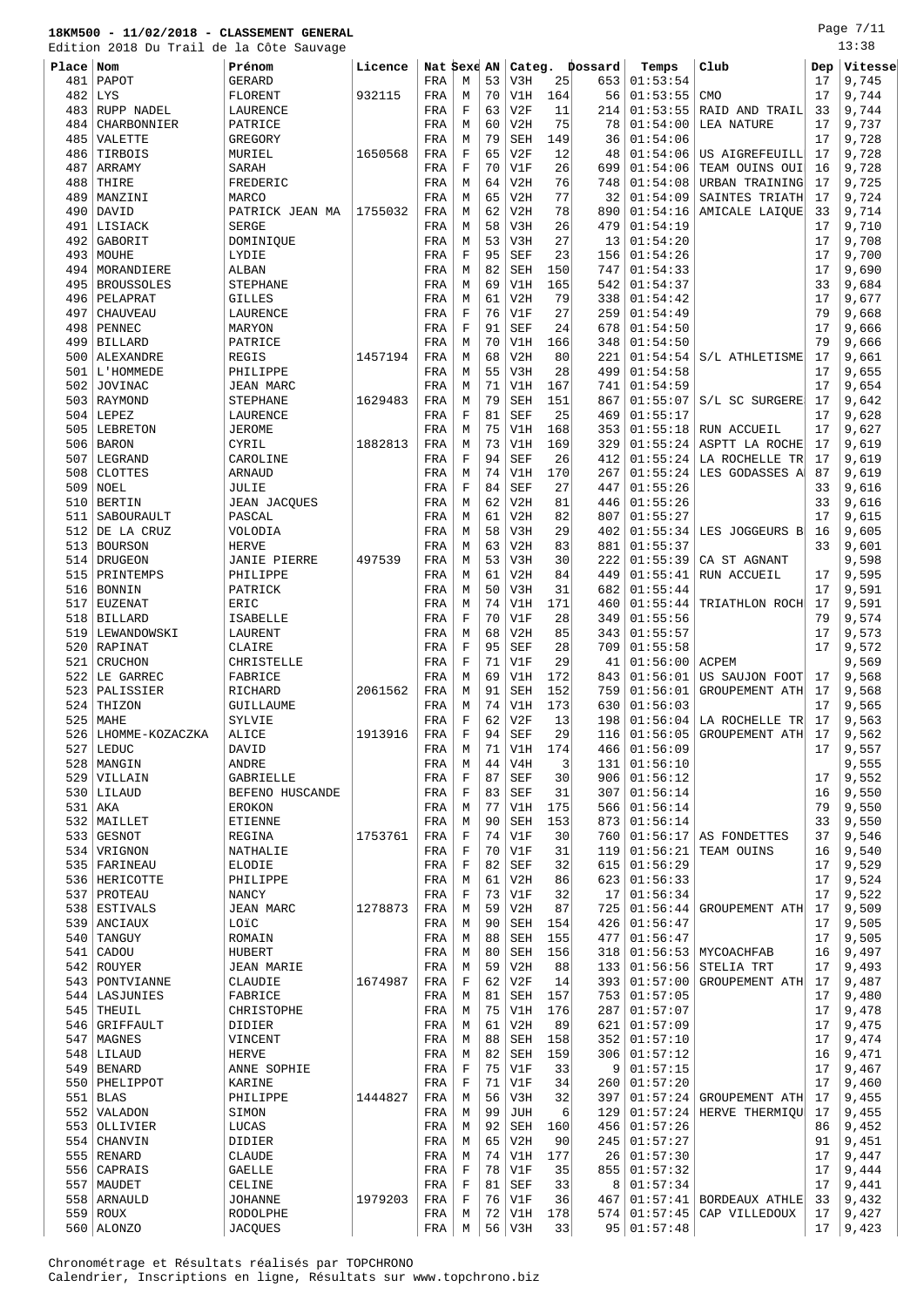#### **18KM500 - 11/02/2018 - CLASSEMENT GENERAL** Edition 2018 Du Trail de la Côte Sauvage

| Place | Nom                 | Prénom             | Licence | Nat Sexe AN |                |                 | Categ.     |                | Dossard | Temps          | Club                        | Dep | Vitesse |
|-------|---------------------|--------------------|---------|-------------|----------------|-----------------|------------|----------------|---------|----------------|-----------------------------|-----|---------|
| 561   | <b>GUIET</b>        | LAURENT            |         | FRA         | М              | 56              | V3H        | 34             | 115     | 01:57:51       | LES LUMAS                   | 17  | 9,419   |
| 562   | LARDEAU             | JOEL               |         | FRA         | М              | 60              | V2H        | 91             | 489     | 01:57:54       |                             | 95  | 9,415   |
| 563   | CHANVIN             | FLORENCE           |         | FRA         | $\rm F$        | 68              | V2F        | 15             | 249     | 01:57:55       |                             | 91  | 9,413   |
|       |                     |                    |         |             |                |                 |            |                |         |                |                             |     |         |
| 564   | <b>BRUNETTI</b>     | <b>RAPHAEL</b>     |         | FRA         | M              | 75              | V1H        | 179            | 422     | 01:57:57       |                             | 17  | 9,411   |
| 565   | TETAUD              | FIONA              |         | FRA         | $_{\rm F}$     | 95              | <b>SEF</b> | 34             | 276     | 01:57:58       |                             | 17  | 9,409   |
| 566   | <b>BARBOT</b>       | FREDERIC           |         | FRA         | M              | 79              | SEH        | 161            | 72      | 01:58:08       |                             | 17  | 9,396   |
| 567   | HURSON              | CHRISTIAN          |         | FRA         | М              | 54              | V3H        | 35             | 659     | 01:58:09       | 17 SOUPAPES                 | 17  | 9,395   |
| 568   | PAULIN              | <b>JEAN MARC</b>   |         | FRA         | М              | 62              | V2H        | 92             | 634     | 01:58:10       | <b>BOUGEZ CONTRE</b>        | 17  | 9,394   |
| 569   | VALENTIN            | LUCILE             | 2000084 | FRA         | $_{\rm F}$     | 79              | <b>SEF</b> | 35             | 83      | 01:58:14       | ASPTT LA ROCHE              | 17  | 9,388   |
| 570   | CHAUVINEAU          | PHILIPPE           |         | FRA         | М              | 64              | V2H        | 93             | 132     | 01:58:14       | STELIA TRT                  | 17  | 9,388   |
| 571   | <b>JANOT</b>        | MARIE              |         | FRA         | F              | 64              | V2F        | 16             | 818     | 01:58:15       |                             | 17  | 9,387   |
| 572   | LEFEVRE             | PAULINE            |         | FRA         | $\rm F$        | 83              | <b>SEF</b> | 36             | 761     | 01:58:18       |                             | 17  | 9,383   |
| 573   | <b>BARBER</b>       | Χ                  |         | FRA         | M              | 52              | V3H        | 36             | 227     | 01:58:19       |                             |     | 9,382   |
| 574   | PICHARD             | PASCAL             |         | FRA         | М              | 71              | V1H        | 180            | 121     | 01:58:22       |                             | 17  | 9,378   |
| 575   | CARRE               | NATHALIE           |         | FRA         | $_{\rm F}$     | 74              | V1F        | 37             | 33      | 01:58:31       | VIVONNE LOISIR              |     | 9,366   |
|       |                     |                    |         |             |                |                 |            |                |         |                |                             |     |         |
| 576   | SKOWRONSKI          | VERONIQUE          |         | FRA         | $\rm F$        | 59              | V2F        | 17             | 503     | 01:58:34       |                             | 16  | 9,362   |
| 577   | POURCET             | MAGALI             |         | FRA         | $_{\rm F}$     | 48              | V4F        | 1              | 418     | 01:58:34       | LES LUMAS                   | 17  | 9,362   |
| 578   | LACLAUTRE           | CAROL              |         | FRA         | F              | 73              | V1F        | 38             | 211     | 01:58:43       |                             | 17  | 9,350   |
| 579   | ARDOUIN             | DOMINIQUE          |         | FRA         | М              | 63              | V2H        | 94             | 547     | 01:58:45       |                             | 17  | 9,347   |
| 580   | VIAUD               | PHILIPPE           | 1916993 | FRA         | М              | 59              | V2H        | 95             | 911     | 01:58:47       | S/L UAC BRIOUX              | 79  | 9,345   |
| 581   | <b>GUERIN</b>       | MORGANE            |         | FRA         | $_{\rm F}$     | 90              | <b>SEF</b> | 37             | 342     | 01:58:47       |                             | 17  | 9,345   |
| 582   | THOMAS              | SEBASTIEN          | 1891815 | FRA         | М              | 76              | V1H        | 181            | 266     | 01:58:49       | LES GODASSES A              | 87  | 9,342   |
| 583   | CADEAC              | MARIE              |         | FRA         | $_{\rm F}$     | 73              | V1F        | 39             | 124     | 01:58:55       |                             | 17  | 9,334   |
| 584   | <b>BRUNET</b>       | LIONEL             |         | FRA         | М              | 69              | V1H        | 182            | 302     | 01:58:55       |                             | 44  | 9,334   |
| 585   | GODIN               | PHILIPPE           |         | FRA         | М              | 52              | V3H        | 37             | 721     | 01:58:56       |                             | 17  | 9,333   |
| 586   | BAUDINAUD           | JOSETTE            |         | FRA         | F              | 58              | V3F        | $\overline{2}$ | 403     | 01:58:59       | LES JOGGEURS B              | 16  | 9,329   |
| 587   | GAUTRONNEAU         | <b>SANDRA</b>      |         | FRA         | F              | 78              | V1F        | 40             | 290     | 01:59:00       | COURIR EN PAYS              | 17  | 9,328   |
|       |                     |                    |         |             |                |                 |            |                |         |                |                             |     |         |
| 588   | DECRON              | NATACHA            |         | FRA         | F              | 77              | V1F        | 41             | 502     | 01:59:01       |                             | 16  | 9,326   |
| 589   | TRIVIDIC            | MURIEL             |         | FRA         | $_{\rm F}$     | 66              | V2F        | 18             | 40      | 01:59:02       | <b>BOUGEZ CONTRE</b>        | 17  | 9,325   |
| 590   | ANGIBAUD            | VINCENT            |         | FRA         | М              | 70              | V1H        | 183            | 801     | 01:59:03       | COGNAC AC                   | 16  | 9,324   |
| 591   | CORSON              | MARIE              |         | FRA         | F              | 81              | <b>SEF</b> | 38             | 399     | 01:59:09       | LA ROCHELLE TR              | 17  | 9,316   |
| 592   | CAILLET             | <b>BERNARD</b>     | 1105124 | FRA         | М              | 57              | V3H        | 38             | 778     | 01:59:10       | AL BOUGUENAIS               | 44  | 9,315   |
| 593   | ROSSARD             | CYRIL              |         | FRA         | М              | 71              | V1H        | 184            | 64      | 01:59:10       |                             |     | 9,315   |
| 594   | <b>HERVE</b>        | ALEXANDRE          |         | FRA         | М              | 82              | <b>SEH</b> | 162            | 829     | 01:59:23       | SC RUN                      | 17  | 9,298   |
| 595   | VANKERSSCHAVER      | LAURENT            |         | FRA         | М              | 72              | V1H        | 185            | 836     | 01:59:25       | SANTORUN                    | 17  | 9,295   |
| 596   | HARICOT FEYLER      | FLORENCE           |         | FRA         | F              | 74              | V1F        | 42             | 203     | 01:59:25       | SANTORUN                    | 17  | 9,295   |
| 597   | POUPOT              | THIERRY            | T304300 | FRA         | М              | 62              | V2H        | 96             | 641     | 01:59:28       | LES POUSSE PIE              | 17  | 9,291   |
| 598   | PALLUAS             | PHILIPPE           |         | FRA         | M              | 68              | V2H        | 97             | 219     | 01:59:38       |                             |     | 9,278   |
| 599   | PALLUAS             | VIVIANE            |         | FRA         | $_{\rm F}$     | 76              | V1F        | 43             | 218     | 01:59:38       |                             | 17  | 9,278   |
| 600   | GRIMAUD             |                    |         |             | $_{\rm F}$     | 57              | V3F        | 3              | 799     | 01:59:42       |                             | 17  | 9,273   |
|       |                     | MICHELINE          |         | FRA         |                |                 |            |                |         |                | BOUGEZ CONTRE               |     |         |
| 601   | GAGNANT             | MARTHIAL           |         | FRA         | М              | 74              | V1H        | 186            | 817     | 01:59:46       |                             | 17  | 9,268   |
| 602   | CAILLAUD            | <b>JEAN MICHEL</b> |         | FRA         | М              | 67              | V2H        | 98             | 127     | 01:59:50       | HERVE THERMIQU              | 17  | 9,263   |
| 603   | <b>BEAUJEAULT</b>   | JOSEPH             |         | FRA         | М              | 56              | V3H        | 39             | 390     | 01:59:50       | LES GALOPINS R              | 17  | 9,263   |
| 604   | GRANGEREAU          | PIERRE             |         | FRA         | M              | 72              | V1H        | 187            | 370     | 01:59:53       |                             | 17  | 9,259   |
| 605   | ANGIBAUD            | FANNY              | 1579627 | FRA         | F              | 72              | V1F        | 44             | 800     | 01:59:54       | COGNAC AC                   | 16  | 9,258   |
|       | 606 BILLAUD         | NATHALIE           | 1307858 | FRA         | F              | 70              | V1F        | 45             | 387     |                | $01:59:58$ A LOISIRS PERI   | 17  | 9,253   |
| 607   | MORY                | CHRISTIANE         |         | FRA         | $\overline{F}$ | 56              | V3F        | $\overline{4}$ | 565     |                | $02:00:05$ RELAIS DE LA P   | 17  | 9,244   |
| 6081  | GUITOUNI            | CHRISTELLE         |         | FRA         | F              | 72              | V1F        | 46             | 695     | 02:00:08       |                             | 17  | 9,240   |
|       | 609 LUSSIEZ         | DAVY               |         | FRA         | М              | 77              | V1H        | 188            | 838     | 02:00:08       |                             | 59  | 9,240   |
| 610   | <b>BARANGER</b>     | FABIEN             |         | FRA         | M              | 79              | SEH        | 163            | 715     | 02:00:15       |                             | 36  | 9,231   |
| 611   | ECOTIERE            | DIDIER             |         | FRA         | М              | 58              | V3H        | 40             | 404     |                | $02:00:29$ NIEUL AIRPUR     | 17  | 9,213   |
|       | 612 GOBERT          | SOPHIE             |         | FRA         | F              | 72              | V1F        | 47             | 865     | 02:00:37       |                             | 41  | 9,203   |
|       | 613 COUSIN          | AUDREY             |         | FRA         | $\rm F$        | 90              | SEF        | 39             | 913     | 02:00:38       |                             | 17  | 9,201   |
|       | 614 BROCHON         | SARAH              |         | FRA         | F              | 78              | V1F        | 48             | 814     | 02:00:41       |                             | 17  | 9,198   |
|       | 615 FLENOIR         | ERIC               |         | FRA         | М              | 62              | V2H        | 99             | 735     | 02:00:52       |                             | 17  | 9,184   |
|       |                     |                    |         |             |                |                 |            |                |         |                |                             |     |         |
|       | 616 LABAT LASPLACES | KARINE             |         | FRA         | $\rm F$        | 88              | SEF        | 40             | 856     | 02:00:54       |                             | 17  | 9,181   |
|       | 617   POUPOT        | MARIE              |         | FRA         | $\rm F$        | 94              | SEF        | 41             | 642     | 02:01:00       |                             | 17  | 9,174   |
|       | $618$ BELAUD        | ANNELYSE           |         | FRA         | F              | 79              | SEF        | 42             | 462     | 02:01:04       |                             | 17  | 9,169   |
|       | $619$ BOUJU         | VALERIE            | 1656269 | FRA         | F              | 73              | V1F        | 49             | 501     | 02:01:07       | S/L SA FONTENA              | 85  | 9,165   |
|       | 620 GAUDRON         | JEAN PIERRE        | 170638  | FRA         | М              | 46              | V4H        | 4              | 18      |                | $02:01:08$ AMITIE ET NATU   | 34  | 9,163   |
|       | 621 BUCHET          | ALINE              | 1446190 | FRA         | F              | 68              | V2F        | 19             | 478     | 02:01:08       | CA LUCONNAIS                | 85  | 9,163   |
|       | 622 BOURSON         | MARGAUX            |         | FRA         | $\mathbf F$    | 89              | <b>SEF</b> | 43             | 794     | 02:01:10       |                             | 17  | 9,161   |
|       | 623 COSCIA          | Χ                  |         | FRA         | М              | 65              | V2H        | 100            | 234     | 02:01:13       |                             |     | 9,157   |
|       | 624 NEVERS          | ARNAUD             | 1939931 | FRA         | М              | 76              | V1H        | 189            | 510     |                | $02:01:13$ $S/L$ ATHLETIQUE | 17  | 9,157   |
| 625   | GAUDIN              | <b>BERNARD</b>     |         | FRA         | М              | 57              | V3H        | 41             | 104     | 02:01:18       |                             | 17  | 9,151   |
|       | 626 CAUQUIL         | DELPHINE           |         | FRA         | $\mathbf F$    | 79              | <b>SEF</b> | 44             | 848     |                | $02:01:31$ SAINTES TRIATH   | 17  | 9,135   |
|       | 627 LAURENT         | NATHALIE           |         | FRA         | F              | 65              | V2F        | 20             | 378     | 02:01:42       |                             | 16  | 9,121   |
|       | 628   MOREAU        | STEPHANE           |         | FRA         | M              | 67              | V2H        | 101            | 667     | 02:01:43       |                             | 16  | 9,120   |
|       |                     |                    |         |             |                |                 |            |                |         |                |                             |     |         |
|       | 629 CHABOT          | BLANDINE           |         | FRA         | F              | 91              | SEF        | 45             | 309     | 02:01:46       |                             | 17  | 9,116   |
|       | 630   BOISGROLLIER  | PASCAL             |         | FRA         | M              | 62              | V2H        | 102            | 262     | 02:01:51       |                             | 17  | 9,110   |
| 631   | CORDELIER           | JEAN FRANCOIS      |         | FRA         | М              | 67              | V2H        | 103            | 367     | 02:01:52       |                             | 17  | 9,108   |
| 632   | CORDELIER           | CORALINE           |         | FRA         | F              | 95              | SEF        | 46             | 365     | 02:01:53       |                             | 17  | 9,107   |
| 633   | CAMUS               | FLORENCE           |         | FRA         | $\mathbf F$    | 68              | V2F        | 21             | 784     | 02:01:55       | CAMUS                       | 17  | 9,105   |
|       | 634   PALACIN       | DAVID              |         | FRA         | М              | 78              | V1H        | 190            | 381     | 02:01:59       |                             | 16  | 9,100   |
|       | 635 DELPHIN         | VALERIE            |         | FRA         | F              | 74              | V1F        | 50             | 618     | 02:02:00       |                             | 17  | 9,098   |
|       | 636   BONNEUIL      | DAVID              |         | FRA         | М              | 72              | V1H        | 191            | 407     | 02:02:00       |                             | 16  | 9,098   |
| 637   | PILLET              | LAURENT            |         | FRA         | M              | 62              | V2H        | 104            | 560     | 02:02:09       | SERIAL AZIMUT               | 17  | 9,087   |
|       | 638   LAFOND        | JOEL               |         | FRA         | M              | 61              | V2H        | 105            |         | 187   02:02:14 |                             | 16  | 9,081   |
|       | 639 NOEL            | ALBERT             |         | FRA         | M              | 70 <sup>1</sup> | V1H        | 192            |         |                | 899 02:02:15 RUN ACCEUIL    | 17  | 9,080   |

LEJAY BRUNO FRA M 63 V2H 106 80 02:02:16 LEA NATURE 17 9,079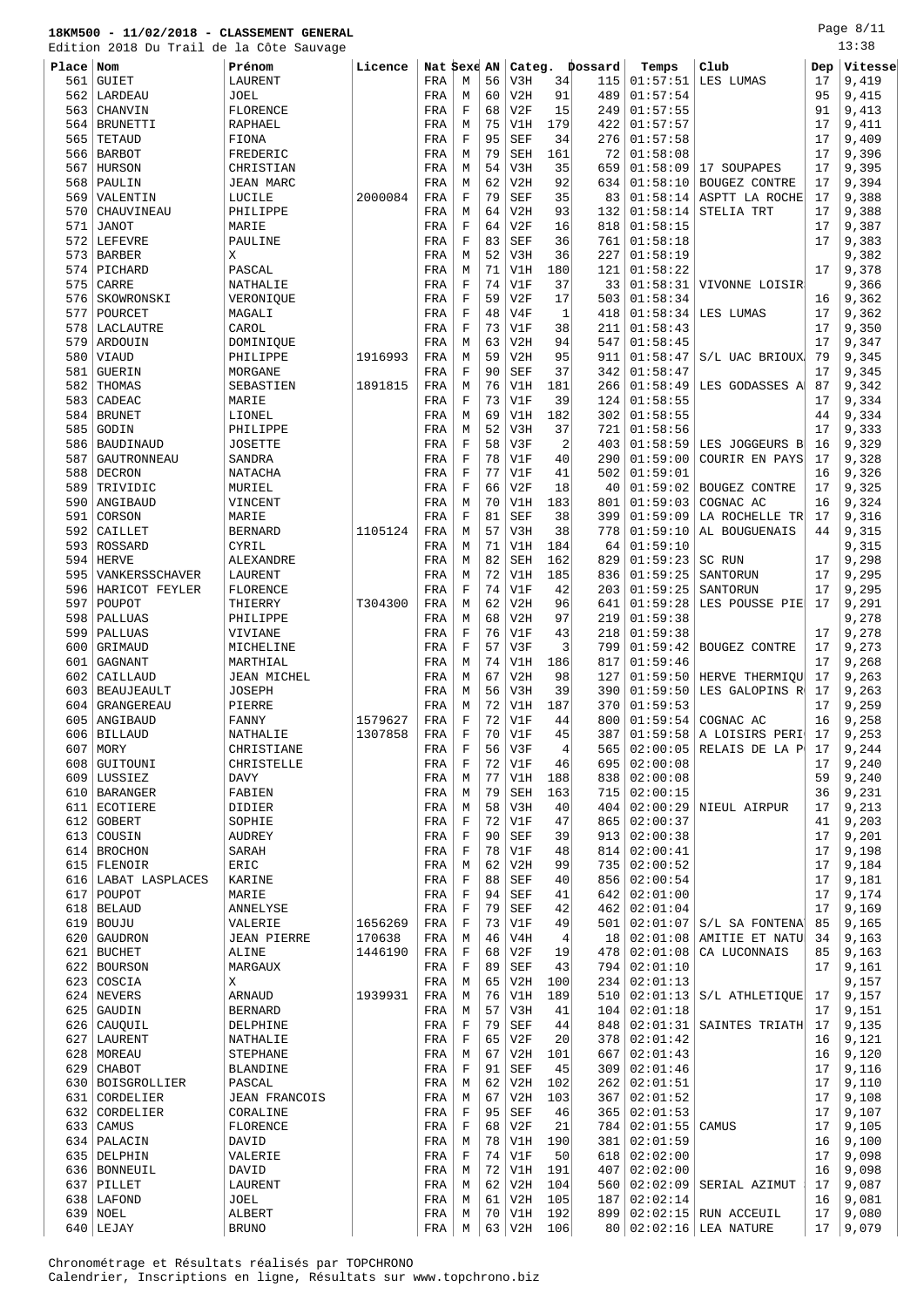713 BOUBIEN YVETTE THE FRA F 49 V3F 6 275 02:06:04 79 8,805 714 PARTHONNAUD JOEL 78 780

715 GALLOIS CHRISTINE FRA F 75 V1F 67 665 02:06:25 AVENTURES RUNN 16 8,780<br>716 POTEVINEAU MATHILDE FRA F 88 SEF 61 11 02:06:33 716 POTEVINEAU MATHILDE RA F 88 SEF 61 11 02:06:33 16 16 8,771<br>717 JULLION SERGE 1987068 FRA M 50 V3H 48 780 02:06:35 AKRO BITUM 17 8,769 JULLION SERGE 1987068 FRA M 50 V3H 48 780 02:06:35 AKRO BITUM 17 8,769

 $M | 67 | V2H | 117 | 790 | 02:06:25 | LES COPAINS D$ 

| Chronométrage et Résultats réalisés par TOPCHRONO |  |  |  |                                                                    |  |
|---------------------------------------------------|--|--|--|--------------------------------------------------------------------|--|
|                                                   |  |  |  | Calendrier, Inscriptions en ligne, Résultats sur www.topchrono.biz |  |

CONSTANTIN

| Place Nom  |                                    | Prénom                    | Licence |            | Nat Sexe AN |          | Categ.            |           | Dossard    | Temps                | Club                            | Dep      | Vitesse        |
|------------|------------------------------------|---------------------------|---------|------------|-------------|----------|-------------------|-----------|------------|----------------------|---------------------------------|----------|----------------|
| 641        | <b>AUBERT</b>                      | <b>HELENE</b>             |         | FRA        | F           | 73       | V1F               | 51        | 442        | 02:02:17             | NIEUL AIRPUR                    | 17       | 9,077          |
| 642        | BABIN                              | CHRISTELLE                |         | FRA        | F           | 82       | <b>SEF</b>        | 47        | 541        | 02:02:18             | NIEUL AIR PUR                   | 17       | 9,076          |
| 643        | <b>GEFFRE</b>                      | <b>ELISE</b>              |         | FRA        | F           | 82       | <b>SEF</b>        | 48        | 546        | 02:02:18             | NIEUL AIR PUR                   | 17       | 9,076          |
| 644        | TRIDEAU                            | LAURENT                   |         | FRA        | M           | 70       | V1H               | 193       | 319        | 02:02:19             | OUIRUN<br>TEAM                  | 17       | 9,075          |
| 645        | LE ROY                             | <b>EMILIE</b>             |         | FRA        | F           | 86       | SEF               | 49        | 649        | 02:02:20             |                                 | 17       | 9,074          |
| 646        | TRULES                             | ISABELLE                  |         | FRA        | F           | 75       | V1F               | 52        | 420        | 02:02:22             |                                 | 17       | 9,071          |
| 647        | MOREAU                             | CHRISTOPHE                |         | FRA        | M           | 73       | V1H               | 194       | 614        | 02:02:28             |                                 | 17       | 9,064          |
| 648        | CANDIAGO                           | NOEMIE                    |         | FRA        | F           | 86       | <b>SEF</b>        | 50        | 680        | 02:02:28             | LA ROCHELLE TR                  | 17       | 9,064          |
| 649        | GUITTON                            | YVES                      |         | FRA        | M           | 61       | V2H               | 107       | 468        | 02:02:32             |                                 | 17       | 9,059          |
| 650        | CHAGNAUD                           | VALERIE                   | 561053  | FRA        | F           | 69       | V1F               | 53        | 201        | 02:02:34             | ATHLETIC CLUB                   | 95       | 9,056          |
| 651        | FOUCAUD                            | MICHEL                    |         | FRA        | М           | 50       | V3H               | 42        | 144        | 02:02:37             | ACF ALSTOM                      |          | 9,053          |
| 652<br>653 | <b>NADEAU</b><br><b>GUEFFIER</b>   | GUILLEMETTE<br>CHRISTOPHE |         | FRA        | F<br>M      | 77<br>74 | V1F<br>V1H        | 54<br>195 | 786<br>401 | 02:02:39<br>02:02:43 | TRI SAUJON                      | 17<br>17 | 9,050<br>9,045 |
| 654        | MASUE                              | GERARD                    |         | FRA<br>FRA | M           | 58       | V3H               | 43        | 251        | 02:02:46             |                                 | 17       | 9,042          |
| 655        | ROUSSEAU                           | OLIVIER                   | 1975594 | FRA        | М           | 71       | V1H               | 196       | 297        | 02:02:53             | A LOISIRS PERI                  | 17       | 9,033          |
| 656        | <b>JAUD</b>                        | SABRINA                   |         | FRA        | F           | 79       | <b>SEF</b>        | 51        | 171        | 02:02:54             | SUPER U ARVERT                  | 17       | 9,032          |
| 657        | <b>BOUDAUD</b>                     | GREGORY                   |         | FRA        | M           | 79       | SEH               | 164       | 233        | 02:02:56             |                                 |          | 9,029          |
| 658        | DUBOIS                             | CLAUDIE                   |         | FRA        | F           | 70       | V1F               | 55        | 749        | 02:02:57             |                                 | 17       | 9,028          |
| 659        | LEROUX                             | ISABELLE                  |         | FRA        | F           | 80       | <b>SEF</b>        | 52        | 815        | 02:02:58             |                                 | 17       | 9,027          |
| 660        | FAIVRE                             | PIERRE                    | 2025770 | FRA        | М           | 99       | <b>JUH</b>        | 7         | 71         | 02:02:59             | AUNIS A. LA RO                  | 17       | 9,026          |
| 661        | VERGNAUD                           | FREDERIC                  |         | FRA        | M           | 66       | V2H               | 108       | 389        | 02:03:00             | AMITIE NATURE                   | 33       | 9,024          |
| 662        | POITEVIN                           | <b>AURELIE</b>            |         | FRA        | F           | 80       | <b>SEF</b>        | 53        | 694        | 02:03:12             |                                 | 17       | 9,010          |
| 663        | BUFFARD-HAY                        | MARYSE                    |         | FRA        | F           | 59       | V2F               | 22        | 142        | 02:03:12             |                                 | 17       | 9,010          |
| 664        | <b>BAUDRY</b>                      | CORINE                    |         | FRA        | F           | 68       | V2F               | 23        | 716        | 02:03:12             |                                 | 16       | 9,010          |
| 665        | PERDRIAUD                          | VINCENT                   |         | FRA        | М           | 70       | V1H               | 197       | 788        | 02:03:15             |                                 | 17       | 9,006          |
| 666        | SOUCHAY                            | PATRICIA                  |         | FRA        | F           | 85       | <b>SEF</b>        | 54        | 812        | 02:03:15             |                                 | 17       | 9,006          |
| 667        | <b>CHARLET</b>                     | OLIVIA                    | 1060149 | FRA        | F           | 74       | V1F               | 56        | 876        | 02:03:17             | ROCHEFORT ATHL                  | 17       | 9,004          |
| 668        | NICOLAS                            | ISABELLE                  | 1782106 | FRA        | F           | 69       | V1F               | 57        | 557        | 02:03:22             | S/L SC SURGERE                  | 17       | 8,998          |
| 669        | <b>GIMENEZ</b>                     | LAURENT                   |         | FRA        | М           | 66       | V2H               | 109       | 490        | 02:03:26             |                                 | 17       | 8,993          |
| 670        | <b>GOGUET</b>                      | ERIC                      |         | FRA        | M           | 61       | V2H               | 110       | 10         | 02:03:27             |                                 | 94       | 8,991          |
| 671        | <b>BLEAS</b>                       | MICHEL                    | 1986406 | FRA        | M           | 81       | <b>SEH</b>        | 165       | 676        | 02:03:28             | A LOISIRS PERI                  | 17       | 8,990          |
| 672        | MOTTAZ                             | PHILIPPE                  |         | FRA        | M           | 57       | V3H               | 44        | 756        | 02:03:33             |                                 | 17       | 8,984          |
| 673        | <b>GUERRA</b>                      | DAMIEN                    |         | FRA        | М           | 87       | SEH               | 166       | 575        | 02:03:38             |                                 | 17       | 8,978          |
| 674        | <b>BRASSEL</b>                     | <b>SERGE</b>              |         | FRA        | M           | 72       | V1H               | 198       | 332        | 02:03:42             |                                 | 17       | 8,973          |
| 675        | PAQUEREAU                          | DIDIER                    |         | FRA        | М           | 66       | V2H               | 111       | 532        | 02:03:47             | STREGO TO NEW                   | 17       | 8,967          |
| 676        | SOEHNLEN                           | PASCAL                    |         | FRA        | М           | 70       | V1H               | 199       | 361        | 02:03:54             |                                 | 17       | 8,959          |
| 677        | RIGAUD                             | NATHALIE<br><b>GERALD</b> |         | FRA        | F           | 73<br>59 | V1F<br>V2H        | 58<br>112 | 600<br>431 | 02:03:54<br>02:03:55 |                                 | 17<br>16 | 8,959          |
| 678<br>679 | <b>BURAUD</b><br><b>GOURBEAULT</b> | STEPHANIE                 | 1747647 | FRA<br>FRA | M<br>F      | 71       | V1F               | 59        | 705        | 02:03:56             | US AIGREFEUILL                  | 17       | 8,958<br>8,956 |
| 680        | MOINET                             | NATHALIE                  |         | FRA        | F           | 64       | V2F               | 24        | 253        | 02:04:03             |                                 | 17       | 8,948          |
| 681        | <b>GRUFFY</b>                      | MAX                       |         | FRA        | М           | 74       | V1H               | 200       | 508        | 02:04:04             | SNT79                           | 79       | 8,947          |
| 682        | GUILBOT                            | FABIEN                    |         | FRA        | M           | 85       | SEH               | 167       | 766        | 02:04:04             |                                 | 79       | 8,947          |
|            | 683   POULIQUEN                    | PHILIPPE                  |         | FRA        | М           | 66       | V2H               | 113       | 613        | 02:04:09             | RUNNING SAINTE                  | 17       | 8,941          |
|            | 684 EHRSAM                         | PIERRE                    |         | FRA        | M           | 49       | V3H               | 45        |            | 102   02:04:14       |                                 | 17       | 8,935          |
|            | 685   BROSSARD                     | FRANCOIS                  | 1943802 | FRA        | М           | 76       | V1H               | 201       | 521        | 02:04:18             | S/L ATHLETIQUE                  | 17       | 8,930          |
|            | 686   BATAILLON                    | AMELIE                    |         | FRA        | F           | 82       | SEF               | 55        | 861        | 02:04:19             |                                 | 17       | 8,929          |
|            | 687   BENACEUR                     | SOFIANE                   |         | FRA        | М           | 75       | V1H               | 202       | 828        | 02:04:21             | SC RUN                          | 17       | 8,926          |
|            | 688 DAVID                          | DOMINIQUE                 |         | FRA        | F           | 55       | V3F               | 5         | 398        | 02:04:27             |                                 | 17       | 8,919          |
|            | 689   HAFSOUNI                     | <b>CHOURA</b>             |         | FRA        | F           | 74       | V1F               | 60        | 734        | 02:04:30             |                                 | 17       | 8,916          |
|            | 690   DENANCE                      | FABIENNE                  | 1754584 | FRA        | F           | 66       | V2F               | 25        | 29         | 02:04:30             | S/L SEP FRONTE                  |          | 8,916          |
|            | 691   MOREIRA                      | AURELIE                   | 1718353 | FRA        | F           | 76       | V1F               | 61        | 831        | 02:04:31             | US AIGREFEUILL                  | 17       | 8,914          |
|            | 692 RICHEBON                       | MARYSE                    |         | FRA        | F           | 67       | V2F               | 26        | 671        | 02:04:36             | FORREST COMPAG                  | 17       | 8,909          |
|            | 693 FUSY                           | MARIE FRANCE              |         | FRA        | F           | 63       | V2F               | 27        | 19         | 02:04:41             | AMITIE NATURE                   | 23       | 8,903          |
|            | 694   ANGIBAUD                     | MARIELLE                  |         | FRA        | F           | 92       | SEF               | 56        | 722        | 02:04:42             |                                 | 44       | 8,901          |
|            | 695   SKOWRONSKI                   | <b>JACQUES</b>            |         | FRA        | М           | 53       | V3H               | 46        | 504        | 02:04:57             |                                 | 16       | 8,884          |
|            | 696 PERRIN                         | STEPHANE                  |         | FRA        | М           | 73       | V1H               | 203       | 648        | 02:04:57             |                                 | 79       | 8,884          |
| 697        | GUERINEAUD                         | MYRIAM                    |         | FRA        | F           | 81       | SEF               | 57        | 811        | 02:05:03             |                                 | 17       | 8,876          |
|            | 698 RONAL                          | FABRICE                   |         | FRA        | М           | 65       | V2H               | 114       | 59         | 02:05:04             |                                 | 17       | 8,875          |
|            | 699   CHAULET                      | FRANCIS                   |         | FRA        | М           | 62       | V2H               | 115       | 158        | 02:05:31             | CS HENNESY                      | 16       | 8,843          |
|            | 700 TUROTTE                        | PASCAL                    |         | FRA        | М           | 65       | V2H               | 116       | 901        | 02:05:32             | LA CAGOUILLE D                  | 16       | 8,842          |
|            | 701   SOURNAY                      | JEAN PAUL                 |         | FRA        | М           | 46       | V4H               | 5         |            | 51   02:05:38        |                                 | 17       | 8,835          |
|            | 702 JAQUET                         | CLAUDE                    | 312421  | FRA        | М           | 33       | V5H               | 1         | 740        | 02:05:38             | S/L ATHLETIC C                  | 17       | 8,835          |
|            | 703 LORENZI                        | MARIE PIERRE              | 1531306 | FRA        | F           | 73       | V1F               | 62        | 796        | 02:05:42             | <b>ESTUAIRE CLUB</b>            | 17       | 8,831          |
|            | $704$ SIRET                        | VIRGINIE                  | 1691653 | FRA        | F           | 80       | SEF               | 58        | 704        | 02:05:43             | ESTUAIRE CLUB                   | 17       | 8,829          |
|            | $705$ LOYAL                        | NADEGE                    |         | FRA        | F           | 76       | V1F               | 63        |            | 633   02:05:44       |                                 | 17       | 8,828          |
|            | 706 RABAUD<br>707   MIOT           | VALERIE                   |         | FRA        | F           | 78       | V1F               | 64<br>168 | 150        | 02:05:45             |                                 | 17<br>17 | 8,827          |
|            | 708   BERNARD                      | ROMAIN                    |         | FRA        | М<br>F      | 82<br>89 | SEH<br><b>SEF</b> | 59        | 888<br>535 | 02:05:45<br>02:05:48 | SAPEURS POMPIE                  | 17       | 8,827<br>8,824 |
|            | 709 ASTOUL                         | JULIETTE<br>JULIETTE      |         | FRA<br>FRA | F           | 89       | SEF               | 60        | 562        | 02:05:48             | ASPTT ANGERS T                  | 49       | 8,824          |
|            | 710 GUILLEM                        | JEAN PIERRE               |         | FRA        | М           | 53       | V3H               | 47        |            |                      | 580   02:05:57   RUN ACCEUIL    | 17       | 8,813          |
|            | 711   MAROT                        | DELPHINE                  |         | FRA        | F           | 72       | V1F               | 65        | 483        | 02:05:57             | NIEUL AIRPUR                    | 17       | 8,813          |
|            | 712 LAVAUD                         | KARINE                    |         | FRA        | F           |          | $77$ $V1F$        | 66        |            |                      | $145   02:05:59  $ NIEUL AIRPUR | 17       | 8,811          |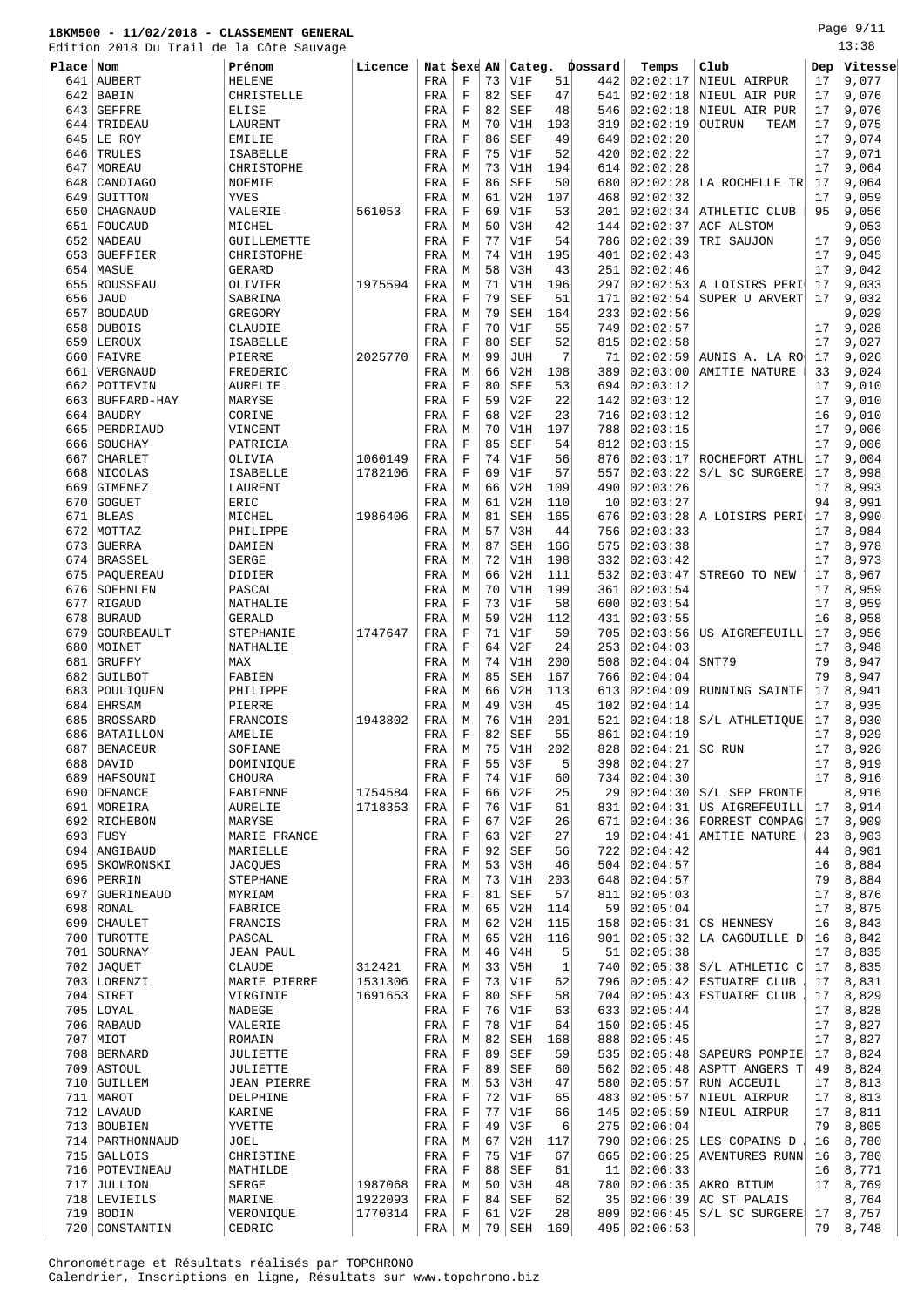# **18KM500 - 11/02/2018 - CLASSEMENT GENERAL** Edition 2018 Du Trail de la Côte Sau<br> **Place Nom**<br>
721 CONSTANTIN JEAN PAUL

|           | Edition 2018 Du Trail de la Côte Sauvage |                |         |       |    |    |                         |     |         |                       |                                  |                | 13:38            |
|-----------|------------------------------------------|----------------|---------|-------|----|----|-------------------------|-----|---------|-----------------------|----------------------------------|----------------|------------------|
| Place Nom |                                          | Prénom         | Licence |       |    |    | Nat Sexe AN   Categ.    |     | Dossard | Temps                 | Club                             |                | $Dep$ $V$ itesse |
|           | 721 CONSTANTIN                           | JEAN PAUL      |         | FRA   | М  | 54 | V3H                     | 49  |         | 529   02:06:53        |                                  | 79             | 8,748            |
|           | 722   MOINET                             | JEAN FRANCOIS  |         | FRA   | М  | 62 | V2H                     | 118 |         | 882 02:07:03          |                                  | 17             | 8,737            |
|           | 723   MAUDUIT                            | THERESE JEANNE |         | FRA   | п. | 62 | V2F                     | 29  |         | 99   02:07:04   CD 17 |                                  | 17             | 8,736            |
|           | סמוססים עד לו                            | CANDRA         |         | ת כדם | п. |    | $76 \pm 771$ $\text{F}$ | 601 |         |                       | $212$ 02:07:05 $\sim$ 0110 TD FM | 7 <sub>7</sub> | 721<br>$\circ$   |

Page 10/11

| 722 | MOINET                       | <b>JEAN FRANCOIS</b>   |         | FRA        | М           | 62       | V2H        | 118       | 882 | 02:07:03 |                                           | 17       | 8,737          |
|-----|------------------------------|------------------------|---------|------------|-------------|----------|------------|-----------|-----|----------|-------------------------------------------|----------|----------------|
| 723 | MAUDUIT                      | THERESE JEANNE         |         | FRA        | F           | 62       | V2F        | 29        | 99  | 02:07:04 | CD <sub>17</sub>                          | 17       | 8,736          |
| 724 | LEFEBVRE                     | SANDRA                 |         | FRA        | F           | 76       | V1F        | 68        | 313 | 02:07:05 | COURIR EN PAYS                            | 17       | 8,734          |
| 725 | BOUFFIL                      | ROMAIN                 | 1956691 | FRA        | M           | 83       | <b>SEH</b> | 170       | 181 | 02:07:20 | ATHLETISME OLE                            | 17       | 8,717          |
| 726 | BARABEAU                     | DANIEL                 |         | FRA        | М           | 62       | V2H        | 119       | 619 | 02:07:26 |                                           | 17       | 8,710          |
| 727 | AUGER                        | LOIC                   |         | FRA        | М           | 63       | V2H        | 120       | 714 | 02:07:28 | SAINTES TRIATH                            | 86       | 8,708          |
| 728 | GERARD                       | FREDERIC               |         | FRA        | М           | 78       | V1H        | 204       | 627 | 02:07:41 |                                           | 17       | 8,693          |
|     |                              | <b>ALBERIC</b>         |         |            |             |          |            |           |     |          |                                           | 75       |                |
| 729 | DE BERNIS                    |                        |         | FRA        | М           | 84       | SEH        | 171       | 719 | 02:07:46 |                                           |          | 8,688          |
| 730 | ANDRAULT                     | VALERIE                |         | FRA        | $\mathbf F$ | 76       | V1F        | 69        | 636 | 02:08:06 | COURIR EN PAYS                            | 17       | 8,665          |
| 731 | HUMEAU                       | SYLVIE                 |         | FRA        | F           | 75       | V1F        | 70        | 605 | 02:08:06 | <b>CPM</b>                                | 17       | 8,665          |
| 732 | LEFEBVRE                     | ERIC                   |         | FRA        | М           | 72       | V1H        | 205       | 885 | 02:08:07 | COURIR EN PAYS                            | 17       | 8,664          |
| 733 | TOLOU                        | CHRISTELLE             | 1741537 | FRA        | $\mathbf F$ | 75       | V1F        | 71        | 220 | 02:08:16 | AC POUILLON                               |          | 8,654          |
| 734 | MOLIN                        | MADELEINE              |         | FRA        | $\mathbf F$ | 70       | V1F        | 72        | 550 | 02:08:24 | SAINTES TRIATH                            | 17       | 8,645          |
| 735 | <b>GUYOT</b>                 | GALLIC                 |         | FRA        | М           | 72       | V1H        | 206       | 269 | 02:08:32 |                                           | 17       | 8,636          |
| 736 | HERY                         | SANDY                  |         |            |             | 89       | <b>SEH</b> | 172       | 853 | 02:08:52 |                                           | 17       | 8,614          |
|     |                              |                        |         | FRA        | М           |          |            |           |     |          |                                           |          |                |
| 737 | VAILLANT                     | MARIE                  |         | FRA        | $\mathbf F$ | 85       | <b>SEF</b> | 63        | 635 | 02:08:54 |                                           | 17       | 8,611          |
| 738 | VAILLANT                     | JULIEN                 |         | FRA        | M           | 78       | V1H        | 207       | 710 | 02:09:12 |                                           | 17       | 8,591          |
| 739 | <b>BROUSSEAU</b>             | KARINE                 |         | FRA        | $\mathbf F$ | 74       | V1F        | 73        | 323 | 02:09:13 |                                           | 17       | 8,590          |
| 740 | ECOTIERE                     | SYLVIE                 |         | FRA        | F           | 64       | V2F        | 30        | 405 | 02:09:14 | NIEUL SUR MER                             | 17       | 8,589          |
| 741 | <b>GIRBET</b>                | PHILIPPE               |         | FRA        | M           | 67       | V2H        | 121       | 170 | 02:09:27 | SUPER U ARVERT                            | 17       | 8,575          |
| 742 | COUSIN                       | ALAIN                  |         | FRA        | М           | 49       | V3H        | 50        | 243 | 02:09:28 |                                           | 17       | 8,574          |
| 743 | JEAN                         | NICOLAS                |         | FRA        | М           | 86       | <b>SEH</b> | 173       | 646 | 02:09:43 |                                           | 17       | 8,557          |
| 744 | MENORET                      | CHRISTOPHE             | 1962044 | FRA        | M           | 67       | V2H        | 122       | 821 | 02:09:49 | VO2 BESSINES                              | 79       | 8,551          |
|     |                              |                        |         |            |             |          |            |           |     |          |                                           |          |                |
| 745 | <b>BOUCHET</b>               | MARTINE                |         | FRA        | F           | 63       | V2F        | 31        | 686 | 02:10:01 |                                           | 79       | 8,537          |
| 746 | EXCOFFIER                    | CYRILLE                |         | FRA        | M           | 74       | V1H        | 208       | 743 | 02:10:07 | LA ROCHELLE TR                            | 17       | 8,531          |
| 747 | MACAIGNE                     | MARYLINE               |         | FRA        | F           | 68       | V2F        | 32        | 229 | 02:10:11 | SANTORUN                                  |          | 8,526          |
| 748 | BIDORET                      | JEAN                   | 696050  | FRA        | М           | 65       | V2H        | 123       | 616 | 02:10:13 | AC POUILLON                               | 40       | 8,524          |
| 749 | FAUCART                      | CHRISTINA              |         | FRA        | F           | 64       | V2F        | 33        | 128 | 02:10:16 | HERVE THERMIQU                            | 17       | 8,521          |
| 750 | MOREAU                       | DIMITRI                |         | FRA        | M           | 89       | SEH        | 174       | 330 | 02:10:19 | SPORTYCHIEN17                             | 17       | 8,518          |
| 751 | <b>DONNE</b>                 | JULIE                  |         | FRA        | $\mathbf F$ | 91       | <b>SEF</b> | 64        | 439 | 02:10:19 | RUN ACCUEIL                               | 17       | 8,518          |
| 752 | RAIMBAULT                    | NICOLAS                |         | FRA        | М           | 65       | V2H        | 124       | 632 | 02:10:26 |                                           | 16       | 8,510          |
|     |                              |                        |         |            |             |          |            |           |     |          |                                           |          |                |
| 753 | <b>BATTEAU</b>               | MAXIME                 |         | FRA        | М           | 85       | <b>SEH</b> | 175       | 833 | 02:10:29 |                                           | 17       | 8,507          |
| 754 | <b>DOUCHY</b>                | PIERRE                 | 363547  | FRA        | М           | 49       | V3H        | 51        | 45  | 02:10:49 | AC ST PALAIS                              | 17       | 8,485          |
| 755 | GAUVIN                       | CHRISTOPHE             |         | FRA        | M           | 71       | V1H        | 209       | 88  | 02:11:15 |                                           | 79       | 8,457          |
| 756 | GAUVIN                       | DELPHINE               |         | FRA        | F           | 74       | V1F        | 74        | 87  | 02:11:15 |                                           |          | 8,457          |
| 757 | JABY                         | CARINE                 |         | FRA        | $\mathbf F$ | 73       | V1F        | 75        | 139 | 02:11:16 | AVENTURES RUNN                            | 16       | 8,456          |
| 758 | GRIMARD                      | EMMANUEL               |         | FRA        | M           | 80       | SEH        | 176       | 441 | 02:11:17 |                                           | 17       | 8,455          |
| 759 | PILLAUD                      | CAROLINE               | 1903188 | FRA        | $\mathbf F$ | 84       | <b>SEF</b> | 65        | 708 | 02:11:19 | S/L SA FONTENA                            | 85       | 8,453          |
| 760 | GAUFRETEAU                   | SEBASTIEN              |         | FRA        | M           | 73       | V1H        | 210       | 822 | 02:11:35 |                                           | 17       | 8,436          |
|     |                              |                        |         |            |             |          |            |           |     |          |                                           |          |                |
| 761 | GIRAUD                       | <b>JOELLE</b>          |         | FRA        | F           | 74       | V1F        | 76        | 292 | 02:11:37 | TEAM BOUGEZ CO                            | 17       | 8,434          |
| 762 | MAUDET                       | PASCAL                 |         | FRA        | M           | 75       | V1H        | 211       | 293 | 02:11:37 | TEAM BOUGEZ CO                            | 17       | 8,434          |
| 763 | CARTIER                      | NICOLAS                |         | FRA        | М           | 73       | V1H        | 212       | 193 | 02:11:55 |                                           | 17       | 8,414          |
| 764 | LABRACHERIE                  | SYLVIE                 | 1414397 | FRA        | $\mathbf F$ | 68       | V2F        | 34        | 24  | 02:11:57 | GROUPEMENT ATH                            | 17       | 8,412          |
| 765 | CABILLIC                     | SYLVIE                 |         | FRA        | F           | 69       | V1F        | 77        | 706 | 02:12:23 | A LOISIRS PERI                            | 17       | 8,385          |
| 766 | DAVIAUD                      | NICOLE                 | 2003062 | FRA        | F           | 73       | V1F        | 78        | 655 | 02:12:37 | ATHLETISME TON                            | 17       | 8,370          |
| 767 | DAVIAUD                      | DIDIER                 |         | FRA        | М           | 72       | V1H        | 213       | 664 | 02:12:37 |                                           | 17       | 8,370          |
| 768 | SAINT-JEAN                   | STEPHANE               |         | FRA        | М           | 71       | V1H        | 214       | 252 | 02:12:49 | SERIAL AZIMUT                             | 17       | 8,357          |
| 769 | PHAN                         | HOANG ANH              |         | FRA        | F           | 79       | <b>SEF</b> | 66        | 282 | 02:12:50 | SERIAL AZIMUT                             | 92       | 8,356          |
|     |                              |                        |         |            |             |          |            |           |     |          |                                           |          |                |
| 770 | DELETANG                     | JOHANNE                |         | FRA        | M           | 63       | V2H        | 125       | 424 | 02:14:37 | DELETANG                                  | 17       | 8,246          |
|     | 771 DERVITE                  | FRANCK                 |         | FRA        | М           | 77       | V1H        | 215       | 827 | 02:14:42 | SC RUN                                    | 17       | 8,241          |
| 772 | LEGENDRE                     | CHRYSTEL               |         | FRA        | $\mathbf F$ | 71       | V1F        | 79        | 288 | 02:14:46 |                                           | 17       | 8,236          |
| 773 | GARLOPEAU                    | MARION                 |         | FRA        | F           | 89       | <b>SEF</b> | 67        | 773 | 02:15:07 |                                           | 17       | 8,215          |
|     | 774 GARLOPEAU                | ALAIN                  |         | FRA        | М           | 67       | V2H        | 126       | 772 | 02:15:07 |                                           | 17       | 8,215          |
| 775 | BARREAU-MAINSON              | FRANCOIS               |         | FRA        | M           | 86       | <b>SEH</b> | 177       | 883 | 02:15:11 |                                           | 17       | 8,211          |
|     | $776$ FORT                   | CARINE                 | 1900823 | FRA        | $\mathbf F$ | 76       | V1F        | 80        | 531 | 02:15:13 | ATHLE SANTE GR                            | 33       | 8,209          |
| 777 | CORDIER                      | DELPHINE               |         | FRA        | F           | 69       | V1F        | 81        | 254 | 02:15:51 |                                           | 17       | 8,171          |
|     | $778$ TARADE                 | THIERRY                |         | FRA        | М           | 67       | V2H        | 127       | 826 | 02:15:51 | SANTORUN                                  | 17       | 8,171          |
| 779 | <b>GUYOT</b>                 |                        |         |            |             |          |            |           |     |          |                                           |          | 8,157          |
|     |                              |                        |         |            |             |          |            |           |     |          |                                           |          |                |
|     |                              | <b>HELENE</b>          |         | FRA        | $\mathbf F$ | 76       | V1F        | 82        | 270 | 02:16:05 |                                           | 17       |                |
|     | 780 CERISIER                 | MARION                 |         | FRA        | $\mathbf F$ | 88       | <b>SEF</b> | 68        | 554 | 02:16:19 |                                           | 41       | 8,143          |
|     | 781 DEVAUX                   | NELLY                  |         | FRA        | F           | 63       | V2F        | 35        | 810 | 02:16:34 | SANTORUN                                  | 17       | 8,128          |
|     | 782 ROY                      | MARTINE                |         | FRA        | $\mathbf F$ | 59       | V2F        | 36        | 183 | 02:16:52 |                                           | 17       | 8,110          |
|     | 783 GARCIA                   | MICHEL                 | 1299560 | FRA        | М           | 41       | V4H        | 6         | 16  | 02:17:02 | S/L CA CHATELA                            | 17       | 8,100          |
|     |                              |                        |         |            | $\mathbf F$ | 48       | V4F        |           | 46  |          |                                           | 17       |                |
|     | 784 CAVALCANTE               | FRANCOISE              | 187312  | FRA        |             |          |            | 2         |     | 02:17:19 | AC ST PALAIS                              |          | 8,084          |
|     | 785 ROUX                     | NADEGE                 | 1372845 | FRA        | $\mathbf F$ | 60       | V2F        | 37        | 44  | 02:17:20 | AC ST PALAIS                              | 17       | 8,083          |
|     | 786   POCHON                 | CHRISTOPHE             | 1980268 | FRA        | М           | 74       | V1H        | 216       | 802 | 02:17:31 | AMPA                                      | 17       | 8,072          |
|     | 787 LUC                      | DOMINIQUE              |         | FRA        | M           | 62       | V2H        | 128       | 670 | 02:17:46 | FORREST COMPAG                            | 17       | 8,057          |
|     | $788$ BUR                    | PATRICE                |         | FRA        | М           | 74       | V1H        | 217       | 448 | 02:18:27 |                                           | 17       | 8,017          |
|     | 789 DUPRE                    | SYLVIE                 |         | FRA        | $\mathbf F$ | 61       | V2F        | 38        | 344 | 02:18:29 |                                           | 17       | 8,015          |
|     | 790   DOREMUS                | MARIE                  |         | FRA        | $\mathbf F$ | 81       | <b>SEF</b> | 69        | 905 | 02:18:31 |                                           | 17       | 8,013          |
|     | 791 REPELLIN                 | LAURENT                |         | FRA        | M           | 72       | V1H        | 218       | 907 | 02:18:31 |                                           | 38       | 8,013          |
|     | 792   GARLOPEAU              | AMANDINE               |         | FRA        | $\mathbf F$ | 97       | ESF        | 1         | 774 | 02:18:39 |                                           | 17       | 8,006          |
|     | 793 BENOIST                  | RENAUD                 | 1765665 | FRA        | М           | 71       | V1H        | 219       | 859 | 02:19:38 | COGNAC AC                                 | 16       | 7,949          |
|     | $794$ PENOT                  | FRANCOIS               |         | FRA        | М           | 60       | V2H        | 129       | 185 | 02:20:38 |                                           | 17       | 7,893          |
|     |                              |                        |         |            |             |          |            |           |     |          |                                           |          |                |
|     | 795 LECOMTE                  | DAVID                  |         | FRA        | М           | 74       | V1H        | 220       | 813 | 02:21:33 |                                           | 16       | 7,842          |
|     | 796   COTTENNEC              | JEAN YVES              |         | FRA        | M           | 60       | V2H        | 130       | 520 | 02:21:35 |                                           | 17       | 7,840          |
| 797 | <b>BERTRAND</b>              | JEAN PIERRE            |         | FRA        | M           | 52       | V3H        | 52        | 857 | 02:22:10 |                                           | 17       | 7,808          |
|     | 798   MARRAUD                | CATHERINE              | 1973710 | FRA        | $\mathbf F$ | 69       | V1F        | 83        | 43  | 02:22:13 | AKRO BITUM                                | 17       | 7,805          |
|     | 799 HITIER<br>800 CARDINEAUD | CHRISTOPHE<br>BRIGITTE | 1987045 | FRA<br>FRA | М<br>F      | 72<br>59 | V1H<br>V2F | 221<br>39 | 395 | 02:24:09 | AKRO BITUM<br>47   02:24:52   RUN ACCUELL | 17<br>17 | 7,700<br>7,662 |